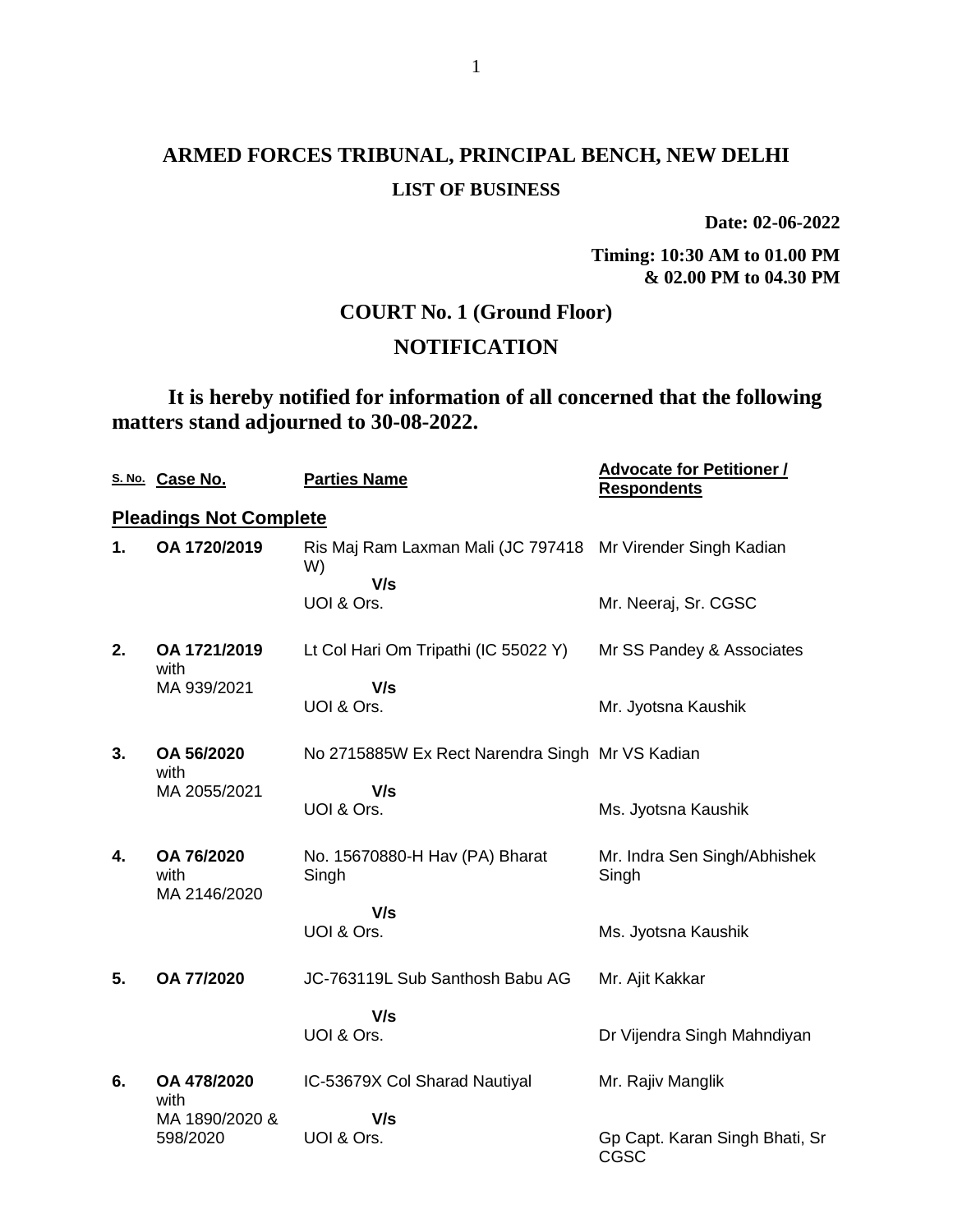|  | OA 766/2020<br>with | Dfr Satendra Kumar (15481436H) | Ms Archana Remesh |
|--|---------------------|--------------------------------|-------------------|
|  | MA 1949/2020        | V/s                            |                   |
|  |                     | UOI & Ors.                     | Mr Prabodh Kumar  |

#### **WITH**

| 8.  | OA 760/2020<br>with                  | Sub Ravinder Kumar (JC 521718A)                     | Ms Archana Remesh                            |
|-----|--------------------------------------|-----------------------------------------------------|----------------------------------------------|
|     | MA 1950/2020                         | V/s<br>UOI & Ors.                                   | Mr. Prabodh Kumar                            |
| 9.  | OA 774/2020<br>with                  | Sep Dhirandra Singh Bisht (No<br>3186364L)          | Mr Narender Kaushik and Pankaj<br>Kaushik    |
|     | MA 1545/2022                         | V/s<br>UOI & Ors.                                   | Mr. V Pattabhi Ram                           |
| 10. | OA 1401/2020<br>with<br>MA 2042/2021 | Sub Maj (JEEM) Y. Chittibabu (JC<br>331198K)<br>V/s | Mr S C Malhotra                              |
|     |                                      | UOI & Ors.                                          | Ms. Jyotsna Kaushik                          |
| 11. | OA 1719/2021                         | Lt Col Archana Shukla WS00430K                      | Mr Rakesh Kumar                              |
|     |                                      | V/s                                                 |                                              |
|     |                                      | UOI & Ors.                                          | Gp Capt Karan Singh Bhati, Sr<br><b>CGSC</b> |
|     | <b>Pleadings Complete</b>            |                                                     |                                              |
| 12. | OA 1615/2018                         | No. 15423413W Hav/DORA Harikesh<br>Pal              | Mr Nikhil Palli & Ms Kunain<br>Fatma         |
|     |                                      | V/s                                                 |                                              |

 **V/s** UOI & Ors.

**13. OA 1616/2018** No. 15417999-F Hav (ORA) Manoj Kumar Mr Nikhil Palli & Ms Kunain Fatma

Ms. Jyotsna Kaushik

Mr. J S Rawat

 **V/s** UOI & Ors.

**14. OA 1617/2018** No. 15419569W Hav Vidyasagar Sogalad  **V/s** Mr Nikhil Palli & Ms Kunain Fatma

UOI & Ors. Mr. Harish V Shankar **15. OA 1180/2019** No 15155397Y Hav/PA Anil Kumar  **V/s** UOI & Ors. Mr. Indra Sen Singh/Abhishek Singh Ms Suman Chauhan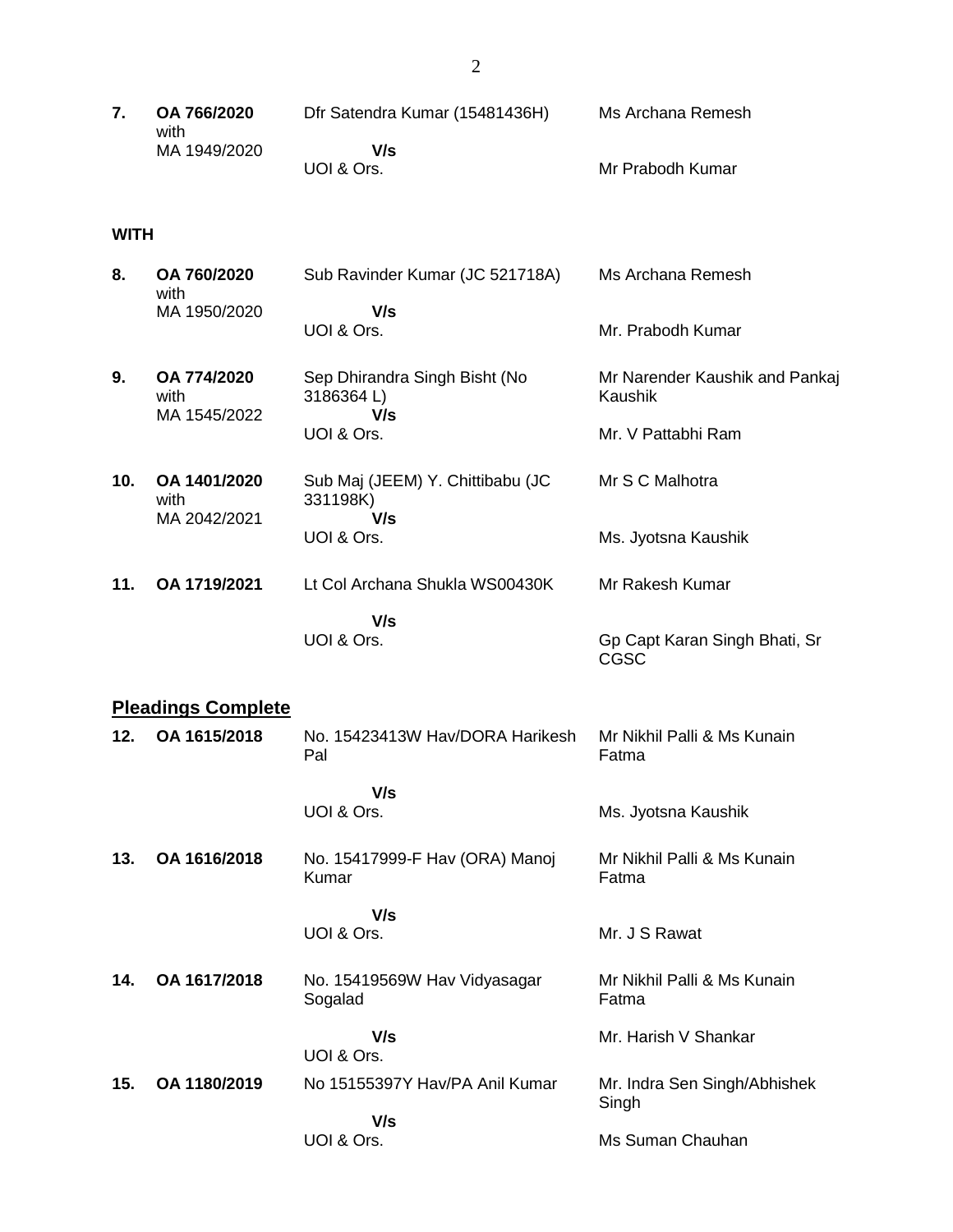| 16. | OA 2151/2019                         | 15125790M Hav (Opr) Rajkaran                               | Mr VS Kadian                                       |
|-----|--------------------------------------|------------------------------------------------------------|----------------------------------------------------|
|     |                                      | V/s<br>UOI & Ors.                                          | Mr. V S Tomar                                      |
| 17. | OA 200/2020<br>with                  | L/Nk Arun Panwar (15495923-N)                              | Mr. Ajit Kakkar & Associates                       |
|     | MA 214/2020                          | V/s<br>UOI & Ors.                                          | Mr Ashok Chaitanya for R 1-3 &<br>Mr. Anil for R-4 |
| 18. | OA 1500/2021<br>with<br>MA 1419/2021 | Ex Gnr Parmar Satish Kumar<br>Babarbhai (15165701L)<br>V/s | Ms Archana Ramesh                                  |
|     |                                      | UOI & Ors.                                                 | Mr. Satya Ranjan Swain                             |

# **NOTIFICATION**

**It is hereby notified for information of all concerned that the following matters stand adjourned to 30-08-2022.**

### **CORAM:**

### **HON'BLE THE CHAIRPERSON HON'BLE ADMINISTRATIVE MEMBER NOT AVAILABLE HON'BLE ADMINISTRATIVE MEMBER NOT AVAILABLE**

|             | S. No. Case No.                   | <b>Parties Name</b>                 | <b>Advocate for Petitioner /</b><br><b>Respondents</b> |
|-------------|-----------------------------------|-------------------------------------|--------------------------------------------------------|
|             | <b>For Orders</b>                 |                                     |                                                        |
| 1.          | MA 764/2015<br>in.<br>OA 414/2010 | Maj Gharib Singh Bal (Retd.)<br>V/s | Mr. Naresh Ghai & Mr VS Kadian                         |
|             |                                   | UOI & Ors.                          | Mr Harish V Shankar                                    |
| <b>WITH</b> |                                   |                                     |                                                        |
| 2.          | MA 287/2016<br>in Diary No.       | Lt Col. Paramjit Singh (Retd.)      | Mr. Naresh Ghai & Mr VS Kadian                         |
|             | 1777/2016                         | V/s                                 |                                                        |
|             |                                   | UOI & Anr.                          | Mr Shyam Narayan                                       |
| <b>WITH</b> |                                   |                                     |                                                        |
| 3.          | MA 288/2016<br>in Diary No.       | Lt Col N S Marwah (Retd.)           | Mr. Naresh Ghai & VS Kadian                            |
|             | 1778/2016                         | V/s                                 |                                                        |
|             |                                   | UOI & Anr.                          | Mr SD Windlesh                                         |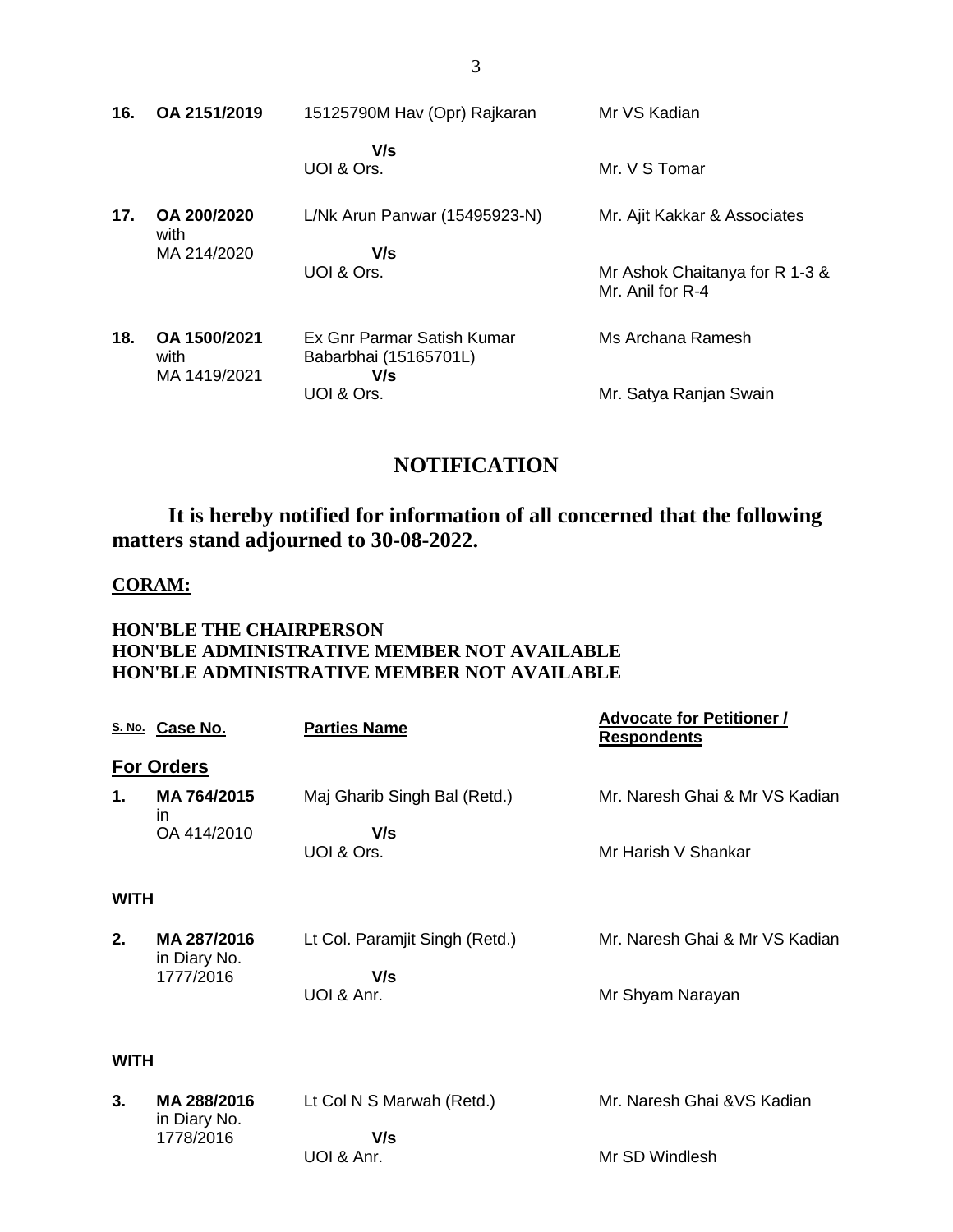| 4. | MA 289/2016<br>in Diary no. | Lt Col. Raj Kumar (Retd.) | Mr. Naresh Ghai & VS Kadian |
|----|-----------------------------|---------------------------|-----------------------------|
|    | 1779/2016                   | V/s                       |                             |
|    |                             | UOI & Anr.                | Ms Jyotsana Kaushik         |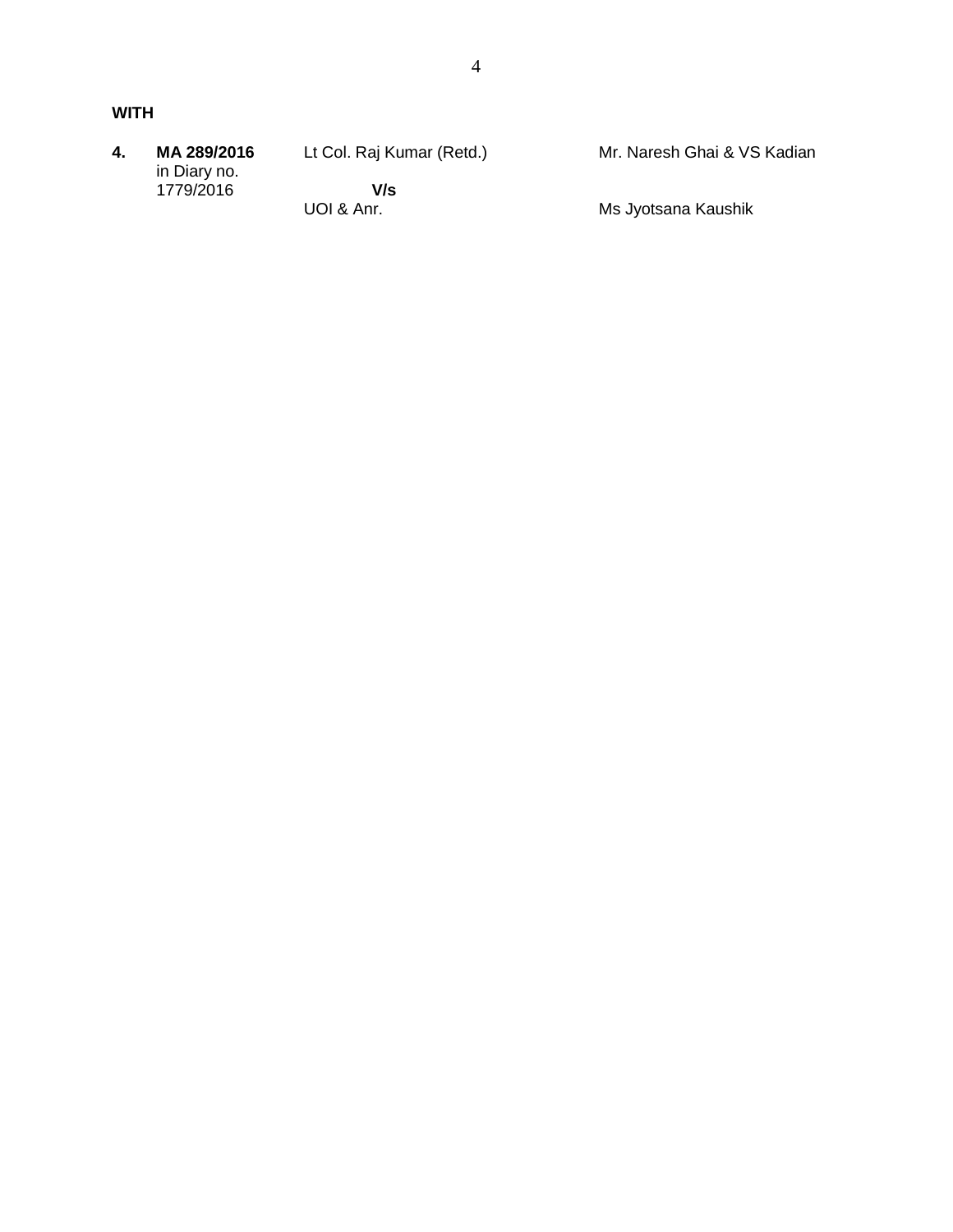**Date: 02-06-2022**

**Timing: 10:30 AM to 01.00 PM & 02.00 PM to 04.30 PM**

## **COURT No. 2 (Ground Floor)**

## **THIS BENCH WILL ASSEMBLE AT 11.00 AM**

### **CORAM:**

### **HON'BLE MS. JUSTICE SUNITA GUPTA HON'BLE LT. GEN. BOBBY CHERIAN MATHEWS**

### **THE FOLLOWING CASES SHALL BE TAKEN THROUGH VIRTUAL HEARING**

### **Link for Virtual Hearing Court No. 2:**

[https://teams.microsoft.com/l/meetup](https://teams.microsoft.com/l/meetup-join/19%3ameeting_ZDU5MDE0ZjAtZjc5YS00OWJkLWFkMWMtN2M3YTVkMzNhYTcz%40thread.v2/0?context=%7b%22Tid%22%3a%22fc4c6c05-6869-467f-a6f3-f24992686fb3%22%2c%22Oid%22%3a%2202997333-9a59-4ac9-b7cf-205d2fa1df55%22%7d)[join/19%3ameeting\\_ZDU5MDE0ZjAtZjc5YS00OWJkLWFkMWMtN2M3YTVkMzNhYTcz%](https://teams.microsoft.com/l/meetup-join/19%3ameeting_ZDU5MDE0ZjAtZjc5YS00OWJkLWFkMWMtN2M3YTVkMzNhYTcz%40thread.v2/0?context=%7b%22Tid%22%3a%22fc4c6c05-6869-467f-a6f3-f24992686fb3%22%2c%22Oid%22%3a%2202997333-9a59-4ac9-b7cf-205d2fa1df55%22%7d) [40thread.v2/0?context=%7b%22Tid%22%3a%22fc4c6c05-6869-467f-a6f3](https://teams.microsoft.com/l/meetup-join/19%3ameeting_ZDU5MDE0ZjAtZjc5YS00OWJkLWFkMWMtN2M3YTVkMzNhYTcz%40thread.v2/0?context=%7b%22Tid%22%3a%22fc4c6c05-6869-467f-a6f3-f24992686fb3%22%2c%22Oid%22%3a%2202997333-9a59-4ac9-b7cf-205d2fa1df55%22%7d) [f24992686fb3%22%2c%22Oid%22%3a%2202997333-9a59-4ac9-b7cf-205d2fa1df55%22%7d](https://teams.microsoft.com/l/meetup-join/19%3ameeting_ZDU5MDE0ZjAtZjc5YS00OWJkLWFkMWMtN2M3YTVkMzNhYTcz%40thread.v2/0?context=%7b%22Tid%22%3a%22fc4c6c05-6869-467f-a6f3-f24992686fb3%22%2c%22Oid%22%3a%2202997333-9a59-4ac9-b7cf-205d2fa1df55%22%7d)

|    | S. No. Case No.                      | <b>Parties Name</b>                                    | <b>Advocate for Petitioner /</b><br><b>Respondents</b>   |
|----|--------------------------------------|--------------------------------------------------------|----------------------------------------------------------|
|    | For Judgement                        |                                                        |                                                          |
| 1. | MA 2079/2019<br>in<br>OA 1931/2018   | No. 14350264-M Ex Hav (Hony Nb<br>Sub) Ram Babu Sharma | Mr. Virender Singh Kadian                                |
|    |                                      | V/s<br>UOI & Ors.                                      | Mr. Prabodh Kumar                                        |
| 2. | MA 2131/2019 &<br>MA 2132/2019<br>in | Wg Cdr MK Badruddin (Retd) (No<br>21902 F)             | Mr SS Pandey & Associates                                |
|    | OA 466/2015                          | V/s<br>UOI & Ors                                       | Gp Capt Karan Singh Bhati, Sr<br>CGSC with Mr. Y P Singh |
| 3. | OA 1403/2020                         | Col Nandu Kumar B N (Retd.) (TA-<br>42208K)            | Mr. Ajit Kakkar & Associates                             |
|    |                                      | V/s<br>UOI & Ors.                                      | Mr. Neeraj, Sr. CGSC                                     |
| 4. | RA 20/2022<br>with<br>MA 1265/2022   | Ex ERA-3 Braham Dutt Khullar (No<br>190027)            | Ms Archana Ramesh                                        |
|    | in                                   | V/s                                                    |                                                          |
|    | OA 1893/2017                         | UOI & Ors                                              | Mr K K Tyagi                                             |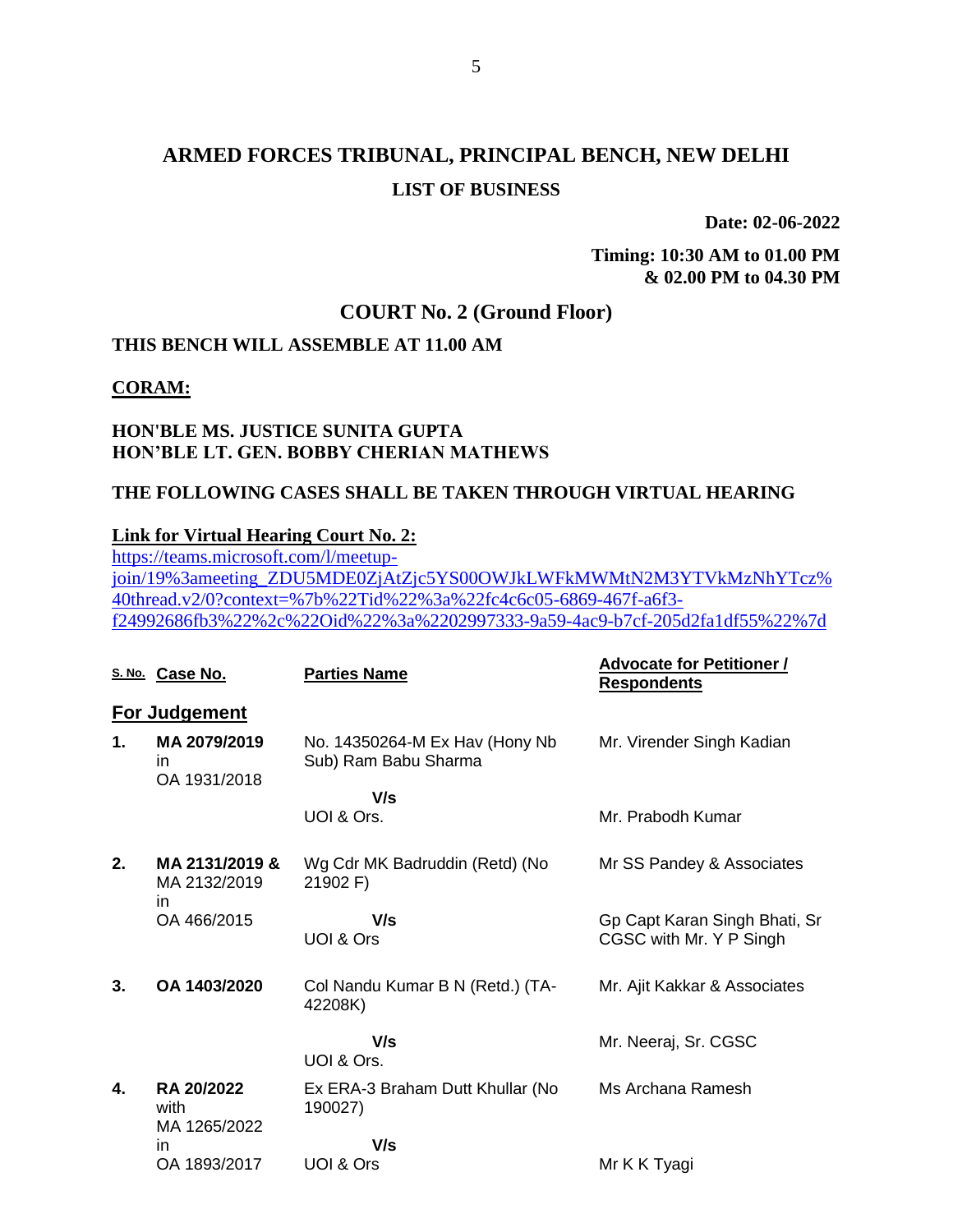### **ADMISSION MATTERS**

| 5.  | OA 1168/2022                         | IC-54036M Col Sumeet Malhan (Retd) Ms Sangeeta Tomar                                    |                                          |
|-----|--------------------------------------|-----------------------------------------------------------------------------------------|------------------------------------------|
|     |                                      | V/s<br>UOI & Ors.                                                                       | None                                     |
| 6.  | OA 1175/2022                         | Wg Cdr Rabindra Bisht (Retd) (No<br>26597)                                              | Mr Ramniwas Bansal                       |
|     |                                      | V/s<br>UOI & Ors.                                                                       | None                                     |
| 7.  | OA 1189/2022<br>with<br>MA 1606/2022 | Ex Hon Lt MCMECH (R) I Sudhakar<br>Nath Patil (No 112375 Z)                             | Mr Ved Prakash & Devendra<br>Kumar       |
|     |                                      | V/s<br>UOI & Ors.                                                                       | None                                     |
| 8.  | OA 1190/2022<br>with<br>MA 1607/2022 | Ex MWO Umesh Dutt Sharma<br>666714L                                                     | Mr Ved Prakash & Devendra<br>Kumar       |
|     |                                      | V/s<br>UOI & Ors.                                                                       | None                                     |
| 9.  | OA 1206/2022                         | Ex WO Ram Bodh (680773)                                                                 | Mr Baljeet Singh & Ms Deepika<br>Sheoran |
|     |                                      | V/s<br>UOI & Ors.                                                                       | None                                     |
| 10. | OA 1207/2022                         | Ex JWO Shankar Sharma (709733)                                                          | Mr Baljeet Singh & Ms Deepika<br>Sheoran |
|     |                                      | V/s<br>UOI & Ors.                                                                       | None                                     |
| 11. | OA 1216/2022<br>with                 | Ex Nk Suresh Singh (2671980-A)                                                          | Mr Virender Singh Kadian                 |
|     | MA 1644/2022                         | V/s<br>UOI & Ors.                                                                       | None                                     |
| 12. | OA 1217/2022<br>with                 | Ex Nk Janardan Pandey (14813801-X)                                                      | Ms Mamta Pannikar & Mr<br>Bikrama Sah    |
|     | MA 1645/2022                         | V/s<br>UOI & Ors.                                                                       | None                                     |
|     | <b>MA (EXECUTION)</b>                |                                                                                         |                                          |
| 13. | MA 1743/2020<br>ın<br>OA 1112/2017   | Ex JWO Jagannathan V (No 682392)<br>in the matter of Ex JWO Thangaswami<br>& Ors<br>V/s | Mr Manoj Kr Gupta                        |
|     |                                      | UOI & Ors                                                                               | Mr. Prabodh Kumar                        |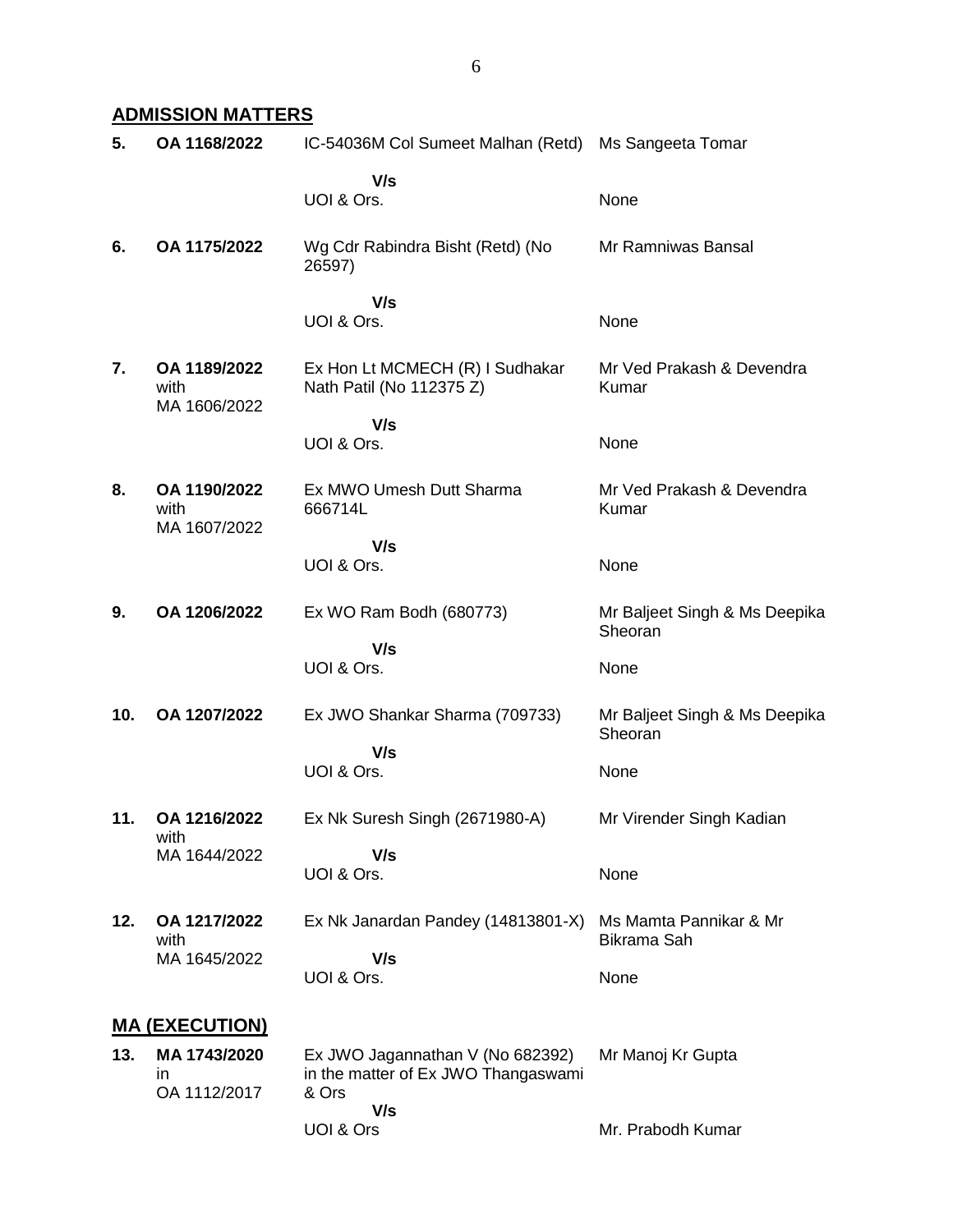| 14. | MA 1744/2020 &<br>MA 109/2022        | Ex JWO V Thangaswami (No 682914)                                                                     | Mr Manoj Kr Gupta            |
|-----|--------------------------------------|------------------------------------------------------------------------------------------------------|------------------------------|
|     | in<br>OA 1112/2017                   | V/s<br>UOI & Ors                                                                                     | Mr. Prabodh Kumar            |
| 15. | MA 2058/2020<br>in<br>OA 1112/2017   | Ex JWO Mohamed Shajahan (No<br>654016) in the matter of Ex JWO<br>Thangaswami & Ors<br>V/s           | Mr Manoj Kr Gupta            |
|     |                                      | UOI & Ors                                                                                            | Mr. Prabodh Kumar            |
| 16. | MA 2059/2020<br>in<br>OA 1112/2017   | Ex JWO Gladston Manuel Raj (No<br>682428) in the matter of Ex JWO<br>Thangaswami & Ors<br>V/s        | Mr Manoj Kr Gupta            |
|     |                                      | UOI & Ors                                                                                            | Mr. Prabodh Kumar            |
| 17. | MA 2060/2020<br>in<br>OA 1112/2017   | Ex JWO Rohit Prasad Sahu (No<br>682037 R) in the matter of Ex JWO<br>Thangaswami & Ors               | Mr Manoj Kr Gupta            |
|     |                                      | V/s<br>UOI & Ors                                                                                     | Mr. Prabodh Kumar            |
| 18. | MA 727/2021<br>in<br>OA 1112/2017    | Ex JWO M Thirunavukarasu (No<br>682014) in the matter of Ex JWO<br>Thangaswami & Ors                 | Mr Manoj Kr Gupta            |
|     |                                      | V/s<br>UOI & Ors                                                                                     | Mr. Prabodh Kumar            |
| 19. | MA 1210/2021 &<br>MA 1230/2021<br>in | Ex JWO Udayabhanu S (No 256373) in Mr Manoj Kr Gupta<br>the matter of Ex JWO Thangaswami &<br>Others |                              |
|     | OA 1112/2017                         | V/s<br>UOI & Ors                                                                                     | Mr. Prabodh Kumar            |
| 20. | MA 887/2022<br>in<br>OA 2113/2021    | Ex Hav Muni Samy Muni Samy<br>$(13831218 - P)$<br>V/s                                                | Mr Bikrama Sah               |
|     |                                      | UOI & Ors                                                                                            | Mr. V Pattabhi Ram           |
| 21. | MA 1091/2022<br>ın                   | Ex EAR-3 Dilip Murlidhar Sonwane (No Mr Ved Prakash<br>181944-K)                                     |                              |
|     | OA 1301/2018                         | V/s<br>UOI & Ors                                                                                     | Dr. Vijendra Singh Mahndiyan |
| 22. | MA 1254/2022<br>in                   | Rakesh Kumar Ex SWA-3 (No<br>181361K)                                                                | Mr Ved Prakash               |
|     | OA 1302/2018                         | V/s<br>UOI & Ors                                                                                     | Mr Mohit Kumar Singh         |
| 23. | MA 1286/2022<br>in                   | 14555751 Nk/DSC Rabindra Kumar<br>Pandey (Retd)                                                      | Mr Manoj Kr Gupta            |
|     | OA 1997/2021                         | V/s<br>UOI & Ors                                                                                     | Mr Shyam Narayan             |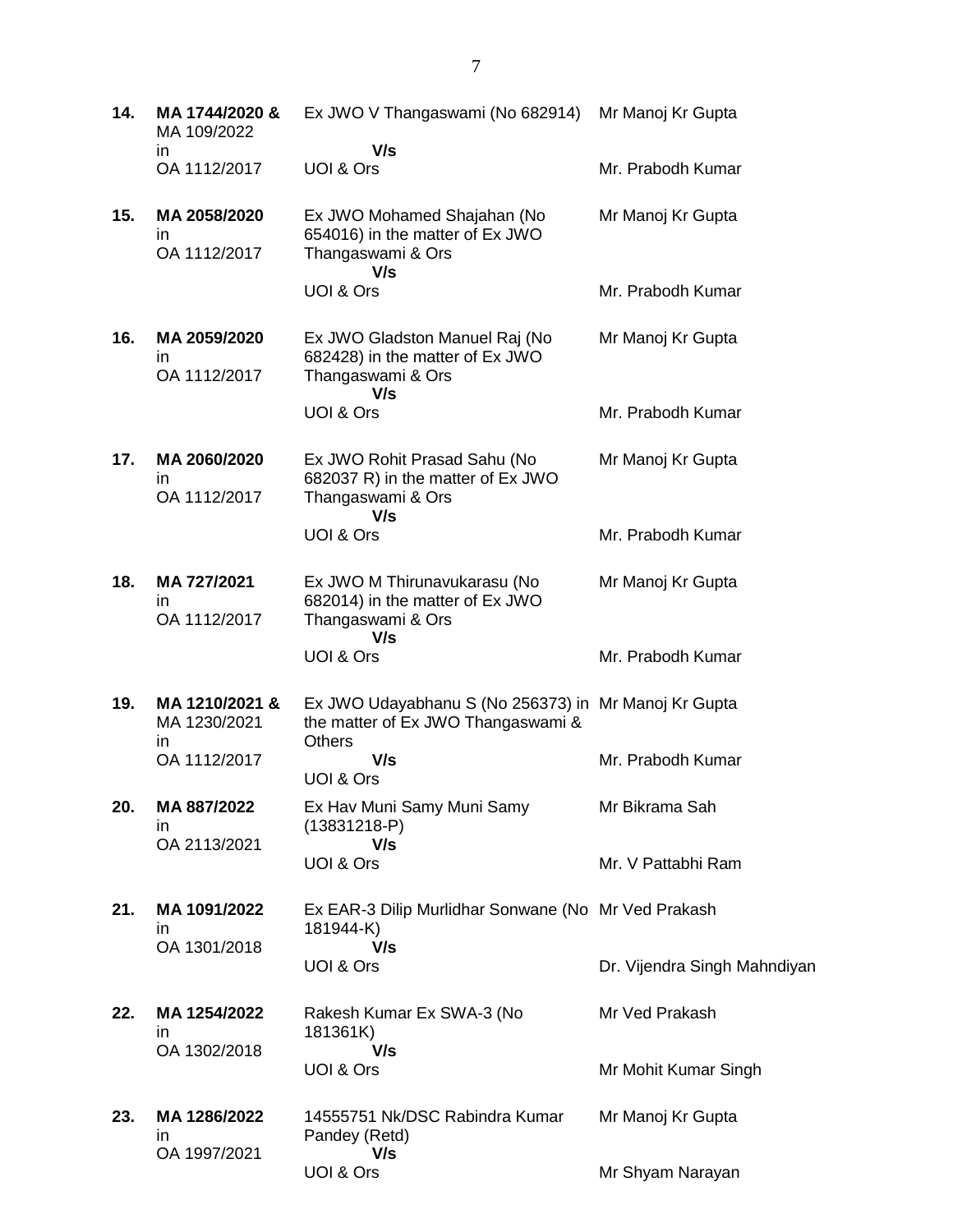**24. MA 1460/2022** in OA 2011/2021 CPO (TAC) Regi Philip (Retd) (No 142460 Z)  **V/s** UOI & Ors Mr Manoj Kumar Gupta Mr K K Tyagi

**25. MA 1596/2022** in MA 896/2020 in OA 213/2016 Col A K Malhotra (Retd)  **V/s** UOI & Ors Mr Rajesh Nandal Mr. K K Tyagi

**26. MA 1597/2022** in OA 1506/2017 Smt Parvati Thapa W/o Late Nk Yam Bahadur Thapa -5745681F  **V/s** UOI & Ors Mr Ajit Singh Ms Sangeeta Tomar Mr. Arvind Patel

### **MA (OTHERS)**

| 27. | MA 1655/2020 &<br>MA 1656/2020 | UOI & Ors.                            | Mr. Y P Singh & Associates                     |
|-----|--------------------------------|---------------------------------------|------------------------------------------------|
|     | in<br>OA 221/2017              | V/s<br>Maj N K Gadeock (Retd.) & Ors. | In Person                                      |
| 28. | MA 2267/2020<br>in             | Smt Anusua Roy                        | Mr Mohan Kumar & Associates                    |
|     | OA 204/2011                    | V/s<br>UOI & Ors                      | Mr. Arvind Kumar & Mr. S P<br>Sehrawat for SBI |

### **WITH**

| 29. | CA 1/2021<br>ın                   | Smt Anusua Roy                               | Mr Mohan Kumar & Associates |
|-----|-----------------------------------|----------------------------------------------|-----------------------------|
|     | MA 2267/2020<br>ın<br>OA 204/2011 | V/s<br>UOI & Ors                             | Mr. Arvind Kumar            |
| 30. | MA 1620/2022<br>ın                | <b>JWO Ravi Ranjan Kumar 775540-K</b><br>V/s | Mr Virender Singh Kadian    |
|     | OA 1075/2022                      | UOI & Ors                                    | Mr. Neeraj, Sr CGSC         |

### **RAs**

| 31. | <b>RA 65/2018</b><br>with MA | Maj Amit Kumar Mishra | Mr. Karan Singh Bhati, Sr CGSC<br>(Respondent/Applicant) |
|-----|------------------------------|-----------------------|----------------------------------------------------------|
|     | 3050/2018                    | V/s                   |                                                          |
|     | in OA 1229/2017              | UOL& Ors.             | Mr N.K. Kohli                                            |
|     | (RB, Chandigarh)             |                       | (Applicant/Respondent)                                   |

#### **WITH**

| 32. | MA 1677/2018<br>in OA 1229/2017 | Maj Amit Kumar Mishra | Mr N.K. Kohli<br>(Respondent/Applicant) |
|-----|---------------------------------|-----------------------|-----------------------------------------|
|     | (RB, Chandigarh)                | V/s                   |                                         |
|     |                                 | UOI & Ors.            | Mr Arun Singla                          |
|     |                                 |                       | Applicant/Respondent No 5)              |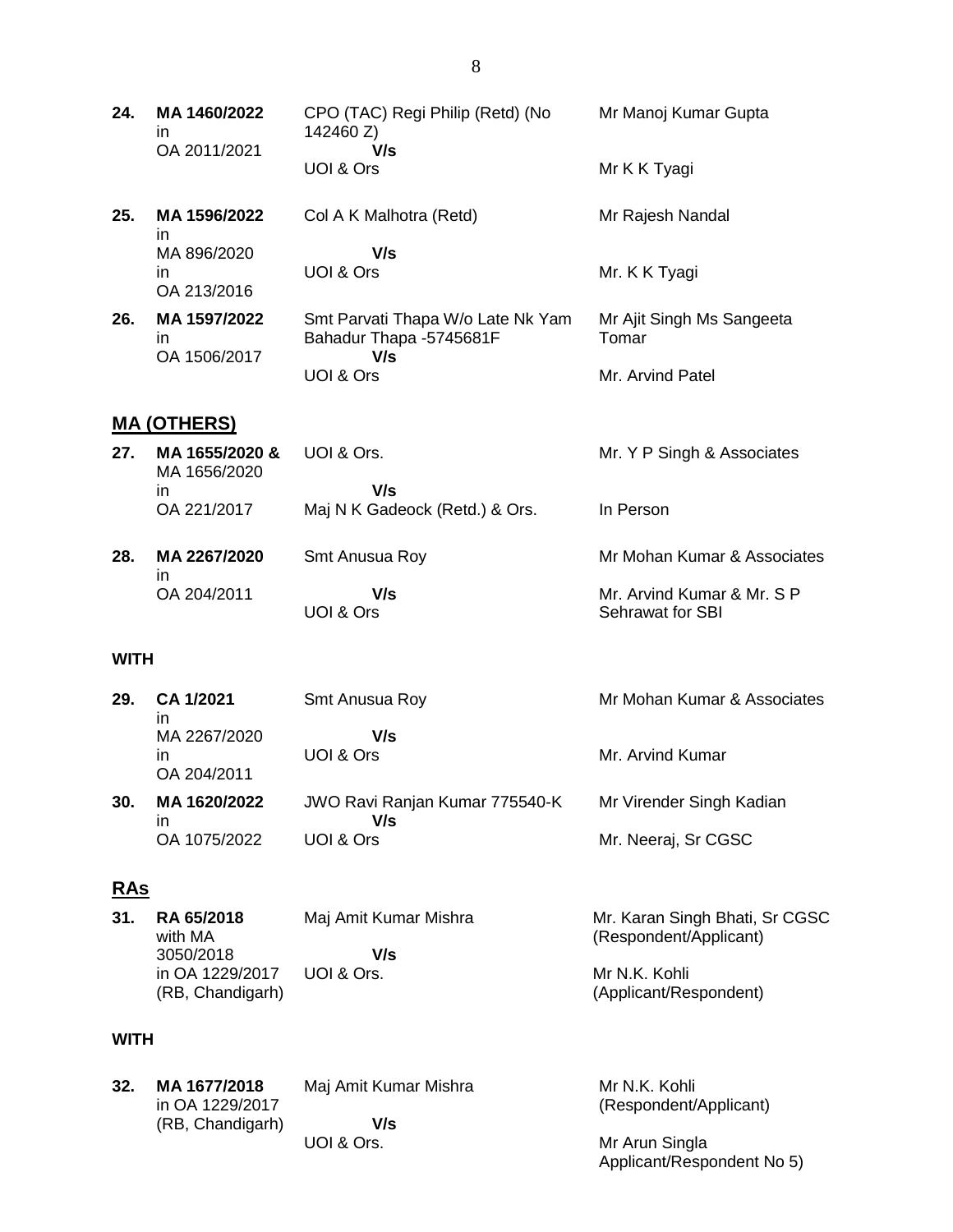| 33. | RA 13/2019<br>with                               | IC-34864W Maj Vinoy Krishna (Retd)                                      | Mr. SM Dalal & Ajay Yadav                          |
|-----|--------------------------------------------------|-------------------------------------------------------------------------|----------------------------------------------------|
|     | MA 1353/2019<br>in<br>OA 551/2015                | V/s<br>UOI & Ors                                                        | Mr. Anil Gautam                                    |
| 34. | RA 50/2019<br>in<br>OA 722/2015                  | Mrs Gautami Kumar wd/o Maj<br>Devinder Kumar (TA 40885)<br>V/s          | Mr. Naresh Ghai                                    |
|     |                                                  | UOI & Ors                                                               | Mr. Arvind Patel                                   |
| 35. | RA 17/2020<br>with                               | MS-13339M Lt Col Garima<br>Maheshwari                                   | Mr. Rajiv Manglik                                  |
|     | MA 743/2020<br>in<br>OA 216/2010                 | V/s<br>UOI & Ors.                                                       | Gp Capt Karan Singh Bhati, Sr<br>CGSC              |
|     | <b>Pleadings Complete</b>                        |                                                                         |                                                    |
| 36. | OA 1484/2016                                     | Nk Surat Singh (Retd)                                                   | Ms. Archana Ramesh                                 |
|     | with<br>MA 1113/2016                             | V/s<br>UOI & Ors.                                                       | Mr YP Singh for R 1-3 & Ms<br>Anjali Vohra for R-4 |
| 37. | OA 442/2017                                      | Ex Cpl Dinesh Kumar Rana                                                | Mr. Mohan Kumar & Associates                       |
|     |                                                  | V/s                                                                     |                                                    |
|     |                                                  | UOI & Ors.                                                              | Mr Harish V Shankar                                |
| 38. | OA (Appeal)<br>1360/2019<br>with                 | No. 15413647-M Ex L/Nk K<br>Raghavendra (Presently in Agratala<br>Jail) | Mr. Amit Kumar                                     |
|     | MA 2103/2019,<br>MA 2104/2019 &<br>MA 1587/2022. | V/s<br>UOI & Ors.                                                       | Mr Anil Gautam                                     |
| 39. | OA 250/2020                                      | No.1381785F Ex Spr A Rajendran                                          | Mr. Indra Sen Singh/Abhishek<br>Singh              |
|     |                                                  | V/s<br>UOI & Ors.                                                       | Mr. Shyam Narayan                                  |
|     | <b>FOR FINAL HEARING</b>                         |                                                                         |                                                    |

| 40. | OA 759/2015<br>with | Lt Col Shobhana Tripathi | Mr. S S Pandey              |
|-----|---------------------|--------------------------|-----------------------------|
|     | MA 1621/2022        | V/s                      |                             |
|     |                     | UOI & Ors.               | Dr Vijendra Singh Mahndiyan |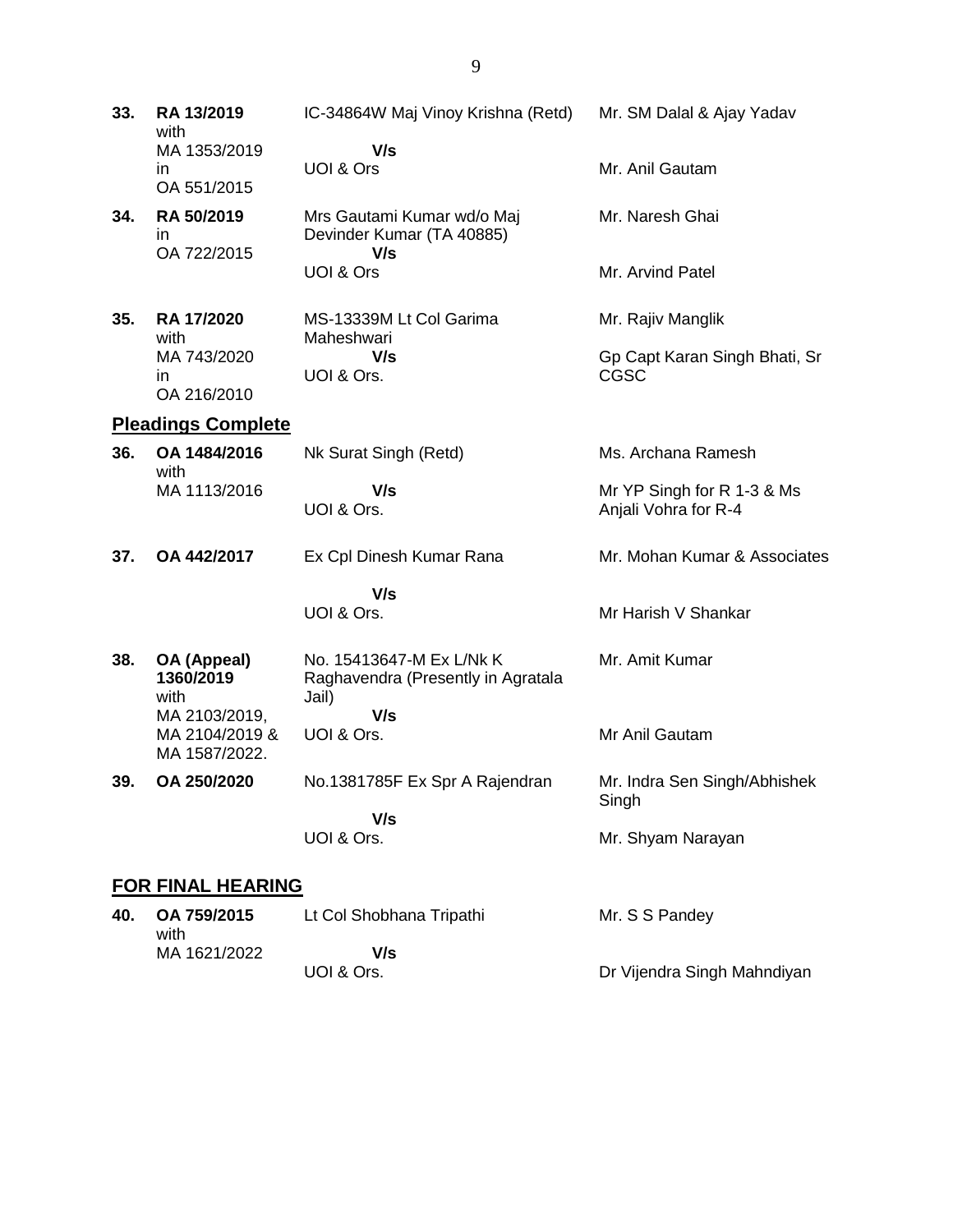**Date: 02-06-2022**

**Timing: 10:30 AM to 01.00 PM & 02.00 PM to 04.30 PM**

## **COURT No. 2 (Ground Floor)**

## **NOTIFICATION**

**It is hereby notified for information of all concerned that the following matters stand adjourned to 30-08-2022.**

|    | S. No. Case No.                       | <b>Parties Name</b>                                                       | <b>Advocate for Petitioner /</b><br><b>Respondents</b>    |
|----|---------------------------------------|---------------------------------------------------------------------------|-----------------------------------------------------------|
|    | <b>Pleadings Not Complete</b>         |                                                                           |                                                           |
| 1. | OA 206/2019                           | Ex LEM(P) Mool Chand                                                      | Mr. Praveen Kumar                                         |
|    |                                       | V/s<br>UOI & Ors.                                                         | Mr. V Pattabhi Ram                                        |
| 2. | OA 208/2019<br>with<br>MA 1431/2022 & | Gulbir Singh S/o Late Ex Sep Sobran<br>Singh (No 3143060L)                | Mr US Maurya                                              |
|    | 643/2019                              | V/s                                                                       |                                                           |
|    |                                       | UOI & Ors.                                                                | Mr. Rajesh Kumar Das                                      |
| 3. | OA 733/2019<br>with<br>MA 1199/2020   | Ex Sqn Ldr Jyoti Chaudhary (NO<br>27555)<br>V/s                           | Mr. Ajay Bhalla                                           |
|    |                                       | UOI & Ors.                                                                | Mr Harish V Shankar                                       |
| 4. | OA 860/2019                           | Hony Nb Sub BD Kataria (Retd) (No<br>14288130K)<br>V/s                    | Mr SS Pandey & Associates                                 |
|    |                                       | UOI & Ors.                                                                | Mr Rajesh Kumar Das                                       |
| 5. | OA 863/2019<br>with                   | No 2947139 Hony Nb Sub Puran Singh Mr. S S Pandey & Association<br>(Retd) |                                                           |
|    | MA 2556/2021                          | V/s<br>UOI & Ors.                                                         | Mr. Prabodh Kumar                                         |
| 6. | OA 879/2019                           | Col SP Tripathi (Retd) (IC-43763K)                                        | Mr. Chaitanya Agarwal                                     |
|    |                                       | V/s                                                                       |                                                           |
|    |                                       | UOI & Ors.                                                                | Mr. Rajeev Kumar for R 1 & 2,<br>Ms. Anjali Vohra for R-3 |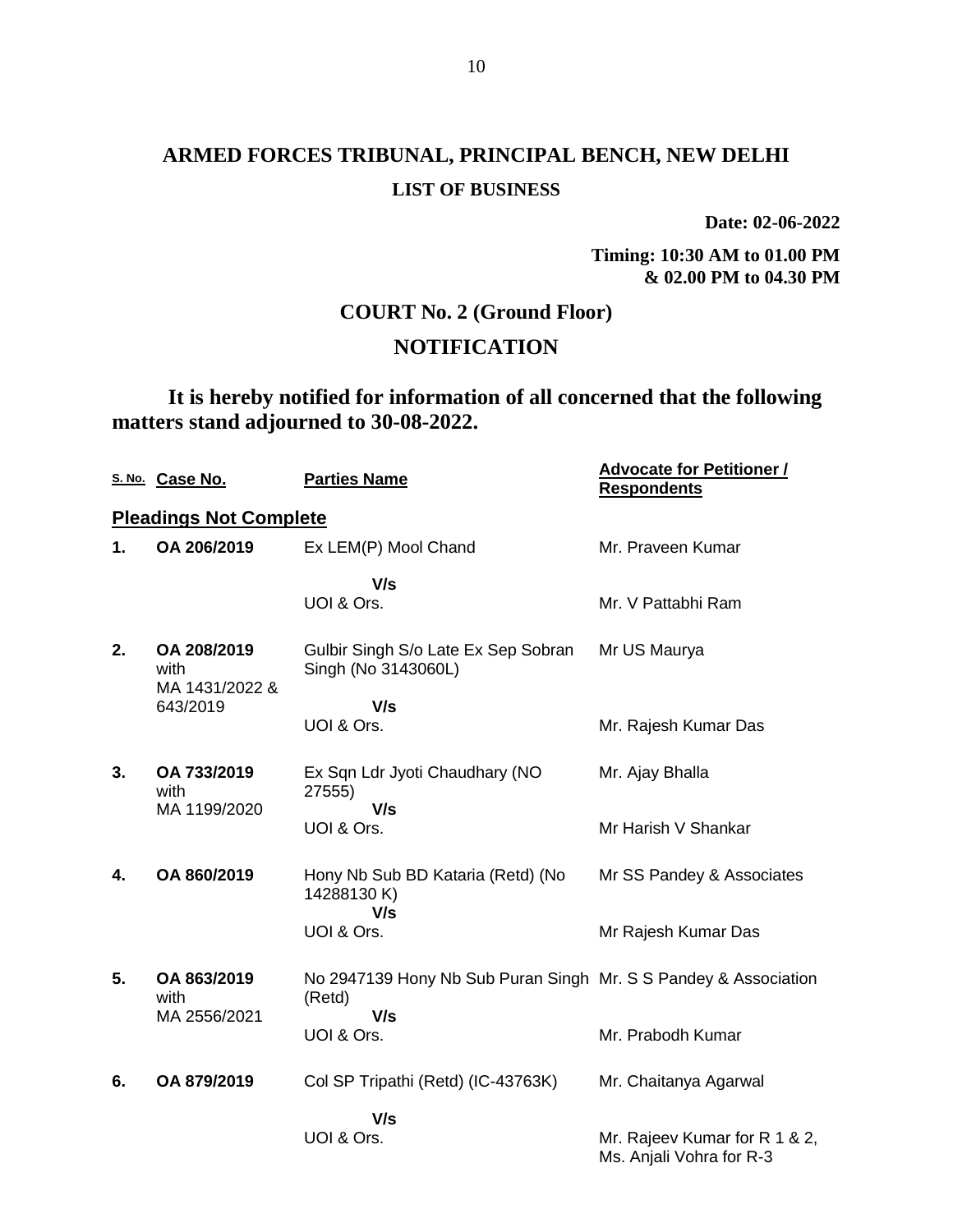**7. OA 905/2019** with MA 1550/2019 & 716/2021 Ex HFL Nathu Ram (290992)  **V/s** UOI & Ors. Mr. Baljeet Singh Mr V Pattabhi Ram **8. OA 1176/2019** with MA 1922/2019 EX PO Md Gulam Gaus  **V/s** UOI & Ors. Mr. Ved Prakash Mr Neeraj Sr CGSC **9. OA 1340/2019** with MA 101/2021 & 2089/2019 No 706284B Ex Cpl KK Chopra  **V/s** UOI & Ors. Mr Virender Singh Kadian Mr Prabodh Kumar **10. OA 1347/2019** with MA 2092/2019 Ex Nk Chandra Singh (No 4046593P  **V/s** UOI & Ors. Mr Praveen Kumar Mr V Pattabhi Rami **11. OA 1520/2019** with MA 2456/2019 & 2742/2021 No. 640797-N Sgt Raghu Nath Jha (Retd.)  **V/s** UOI & Ors. Mr. B P Vaishnav & Associates Mr. S D Windlesh **12. OA 1727/2019** with MA 2103/2021 IC-47908F Col Ran Singh Dudee  **V/s** UOI & Ors. Mr. Rajiv Manglik Mr. J S Yadav **13. OA 2192/2019** with MA 1448/2022 Ex Rfn Ram Bhadur Singh (No 2863980)  **V/s** UOI & Ors. Mr Manoj Kr Gupta Dr. Vijendra Singh Mahndiyan **14. OA 2193/2019** with MA 829/2022 No. 16015071-F Ex Rfn Rajpal Singh  **V/s** UOI & Ors. Mr. Virender Singh Kadian Mr. K K Tyagi **15. OA 2405/2019** with MA 2226/2020 & 3284/2019 Ex Sep/AA Dharmendra Haridaya Narayan Ram (No 15411768 P)  **V/s** UOI & Ors. Mohan Kumar & Associates Ms. Jyotsna Kaushik **16. OA 48/2020** Gp Capt T Kumaresan (Retd) (No 17662)  **V/s** UOI & Ors. Mr Baljeet Sngh & Mr.Dipika **Sheoran** Gp Capt Karan Singh Bhati, Sr. CGSC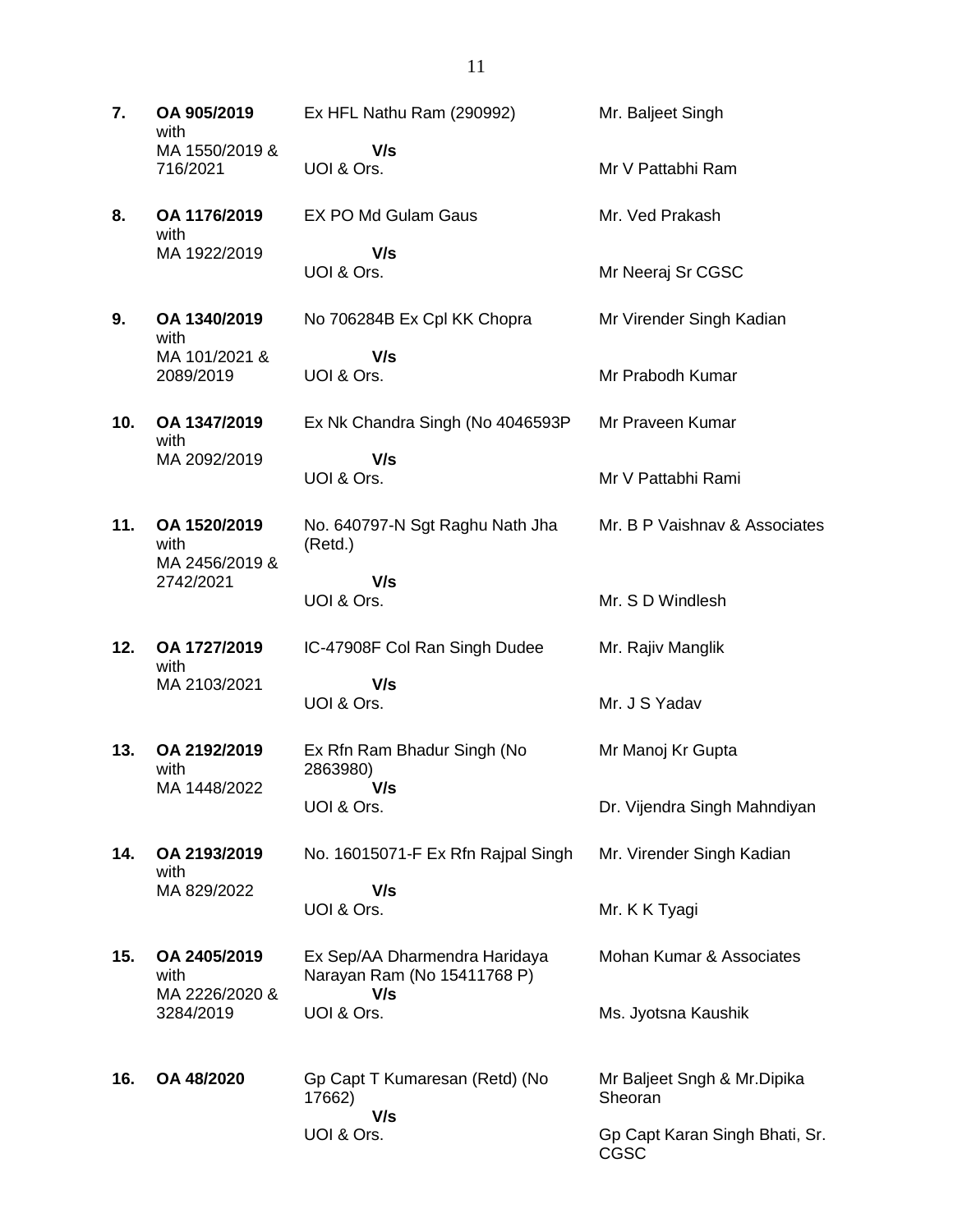**17. OA 75/2020** with MA 1995/2020 Ex Sgt Kundan Kumar (746913)  **V/s** UOI & Ors. Mr. Baljeet Singh & Ms. Deepika Sheoran Mr. Y P Singh **18. OA 79/2020** with MA 97/2020 JC-118530M Ex Sub Jaya Krishna Hota  **V/s** UOI & Ors. Mr. I S Yadav Mr. Satya Ranjan Swain **19. OA 256/2020** with MA 1783/2020 & 328/2020 Ex POME Lokesh Kumar (166294-T)  **V/s** UOI & Ors. Mr. Praveen Kumar Mr. Anil Gautam **20. OA 317/2020** with MA 2235/2020 & 397/2020 Ex Signalman Jagdeep Singh (No 15725223F)  **V/s** UOI & Ors. Ms Archana Ramesh Mr. Prabodh Kumar **21. OA 657/2020** with MA 3049/2021 & 792/2020 Ex Sgt Chitranjan Kumar (776612-B)  **V/s** UOI & Ors. Mr. Ved prakash Mr Avdhesh Kumar **22. OA 658/2020** with MA 793/2020 & 889/2021 14565003-A Ex Hav Mahabir Singh  **V/s** UOI & Ors. Mr. Virender Singh Kadian Mr J S Rawat **23. OA 660/2020** Ex POA (AH) Pramod Kumar Pathak (No.210017-N)  **V/s** UOI & Ors. Mr. Ved Prakash Mr Neeraj Sr CGSC **24. OA 661/2020** with MA 693/2021 Ex RPO Vinoy Kumar (No.210558-T)  **V/s** UOI & Ors. Mr Ved Prakash Ms Jyotsna Kaushik **25. OA 1003/2020** 15769778-H Ex Nk Shinde Vilas Ramdas  **V/s** UOI & Ors. Mr. DS Kauntae Mr. Neeraj Sr, CGSC **26. OA 1004/2020** Ex CH Mech Sunil Kumar (124273R)  **V/s** UOI & Ors. Mr Ved Prakash Mr. Satya Ranjan Swain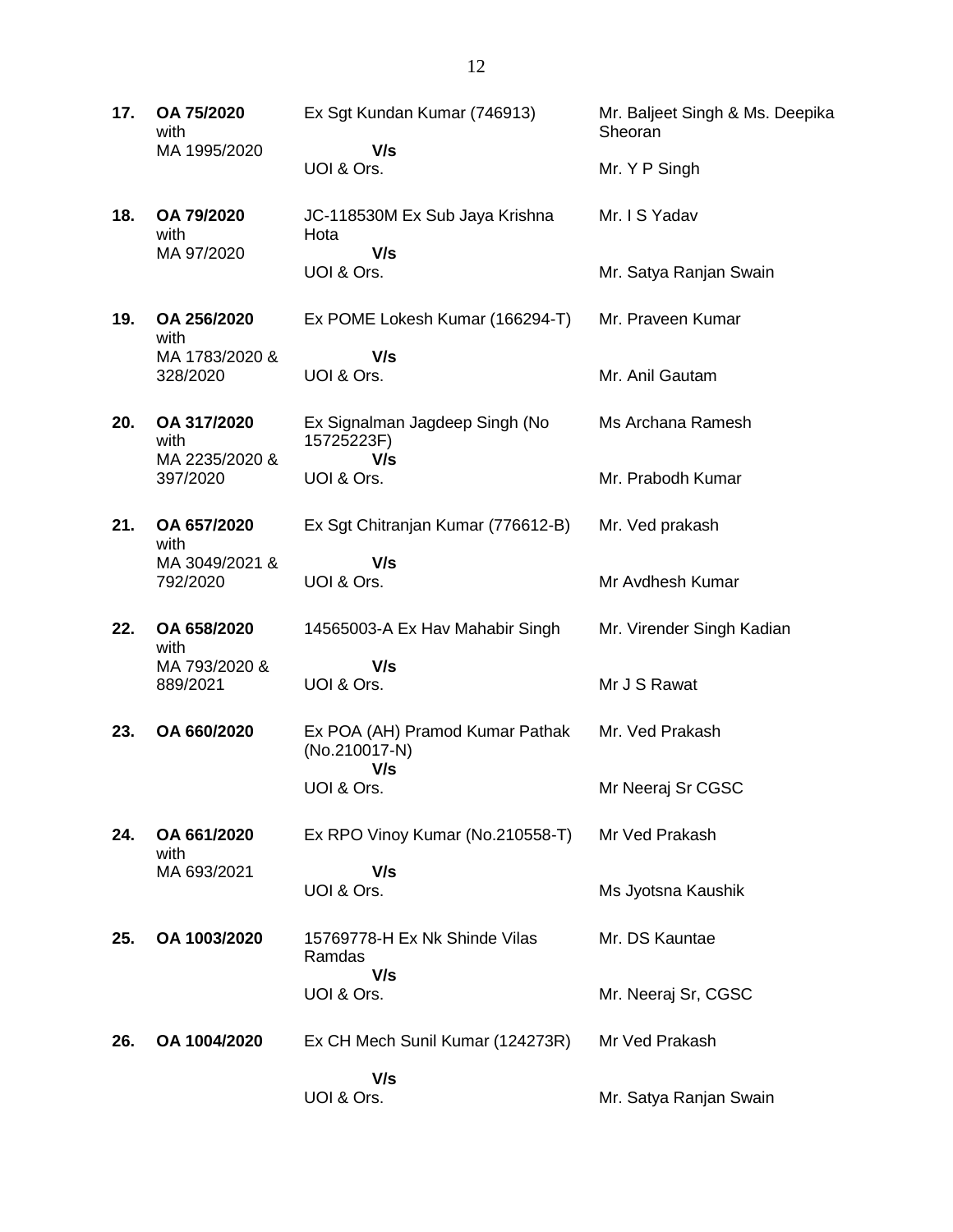| 27. | OA 1005/2020<br>with<br>MA 1129/2020 & | Ex JWO Sanjay Kumar Singh<br>(698482L)<br>V/s                               | Ms Pallavi Awasthi                       |
|-----|----------------------------------------|-----------------------------------------------------------------------------|------------------------------------------|
|     | 374/2021                               | UOI & Ors.                                                                  | Mr. Anil Gautam                          |
| 28. | OA 1562/2020<br>with<br>MA 1427/2021   | Ex HFO Kamal Kumar Verma (639510)                                           | Mr Baljeet Singh & Ms Deepika<br>Sheoran |
|     |                                        | V/s<br>UOI & Ors.                                                           | Dr. Vijendra Singh Mahndiyan             |
| 29. | OA 1572/2020<br>with<br>MA 1156/2022   | Ex Hav Abhey Singh Tawarwal (No<br>14244071 F)<br>V/s                       | Mr Sant Ram                              |
|     |                                        | UOI & Ors.                                                                  | Mr. Harish V Shankar                     |
| 30. | OA 1575/2020                           | Ex Hav Raj Mohan Singh Negi (No<br>14255993K)<br>V/s                        | Mr Sant Ram                              |
|     |                                        | UOI & Ors.                                                                  | Mr. Satya Ranjan Swain                   |
| 31. | OA 1761/2020<br>with                   | Gnr Kidar Singh (Retd) (No 1241557)                                         | Mr Manoj Kr Gupta                        |
|     | MA 2019/2020 &<br>2076/2021            | V/s<br>UOI & Ors.                                                           | Mr Arvind Kumar                          |
| 32. | OA 607/2021<br>with<br>MA 2683/2021 &  | Smt Ammini Mathai Wd/o Late Nk PVG Mr Manoj Kr Gupta<br>Mathai (No 6605771) |                                          |
|     | 666/2021                               | V/s<br>UOI & Ors.                                                           | Ms Jyotsna Kaushik                       |
| 33. | OA 613/2021                            | Sgt Sanjay Singh (Retd) (No 774533<br>N)                                    | Mr Manoj Kr Gupta                        |
|     |                                        | V/s                                                                         |                                          |
|     |                                        | UOI & Ors.                                                                  | Mr Prabodh Kumar                         |
| 34. | OA 953/2021<br>with<br>MA 2431/2021    | (NR 18119M) Lt Col (S) Rosy Babu<br>(Retd)                                  | Mr Shakti Chand Jaidwal                  |
|     |                                        | V/s<br>UOI & Ors.                                                           | Ms. Jyotsna Kaushik                      |
| 35. | OA 968/2021<br>with                    | IC-62681W Maj Ajay Sahrawat (Retd)                                          | Mr Ajit Kakkar & Associates              |
|     | MA 2497/2021                           | V/s<br>UOI & Ors.                                                           | Ms. Jyotsna Kaushik                      |
| 36. | OA 1242/2021                           | Sgt Tarsem Kumar (711939) (Retd)                                            | Mr Manoj Kumar Gupta                     |
|     |                                        | V/s<br>UOI & Ors.                                                           | Mr. Ashok Chaitanya                      |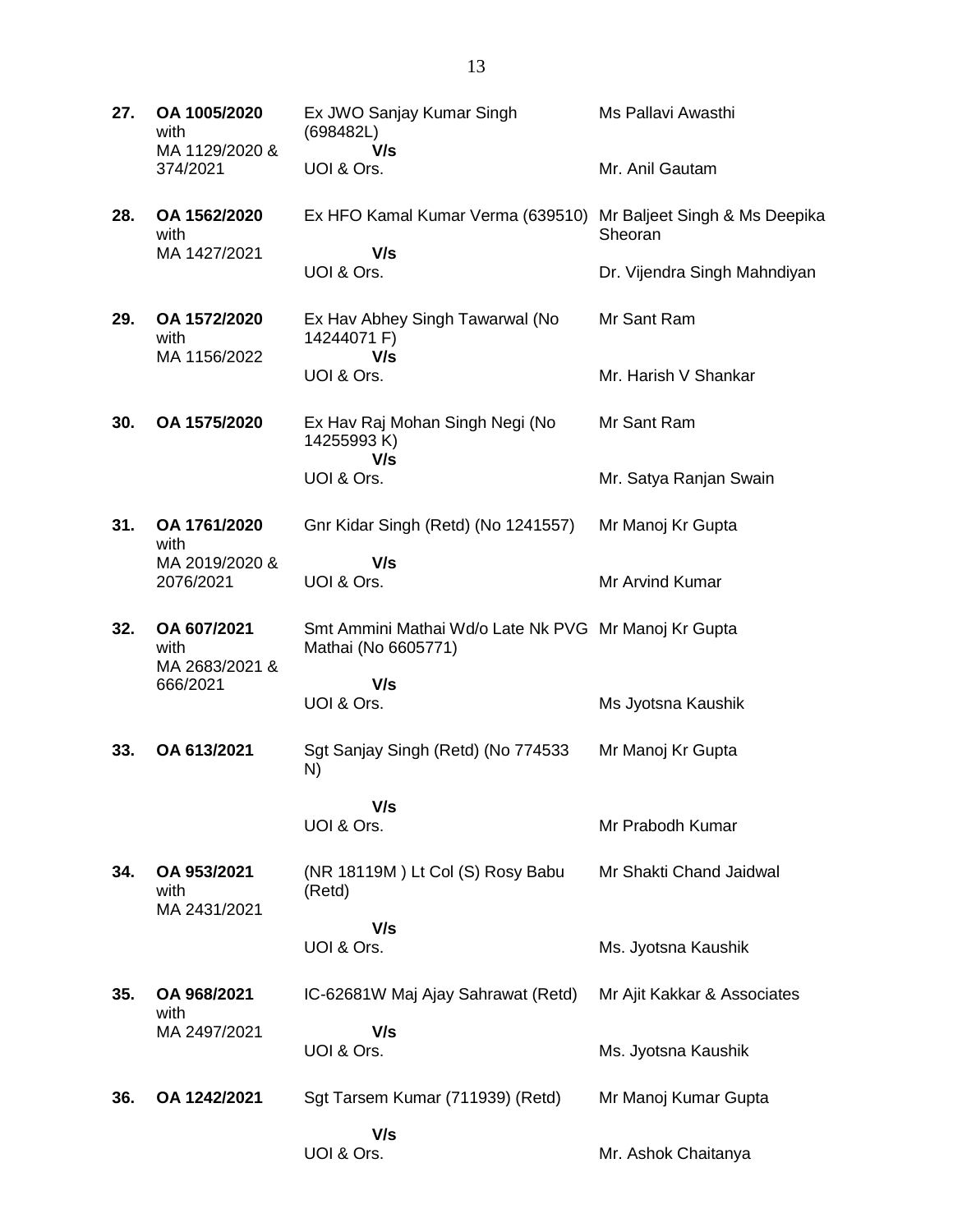| 37. | OA 1246/2021                         | 674127 HFO Nand Kishor Sharma<br>(Retd)             | Mr Vikas Kochar                              |
|-----|--------------------------------------|-----------------------------------------------------|----------------------------------------------|
|     |                                      | V/s<br>UOI & Ors.                                   | Mr. Satya Ranjan Swain                       |
| 38. | OA 1247/2021                         | Ex ACP Hav Yogesh Singh (No<br>03001925L)           | Mr JP Sharma & Associates                    |
|     |                                      | V/s<br>UOI & Ors.                                   | Gp Capt Karan Singh Bhati, Sr<br><b>CGSC</b> |
| 39. | OA 1600/2021<br>with                 | Ex Sgt (ACP) Jawed Ali (720977-T)                   | Mr Kritendra Tiwari                          |
|     | MA 1281/2022 &<br>1533/2021          | V/s<br>UOI & Ors.                                   | Ms. Barkha Babbar                            |
| 40. | OA 1658/2021<br>with                 | Ex JWO Surender Kumar (705243S)                     | Mr Virender Singh Kadian                     |
|     | MA 1290/2022 &<br>1610/2021          | V/s<br>UOI & Ors.                                   | Ms. Barkha Babbar                            |
| 41. | OA 1814/2021                         | Lt Col Ishwar Dayal Sah (Retd) (TC<br>31546 F)      | Mr OS Punia                                  |
|     |                                      | V/s<br>UOI & Ors.                                   | Ms. Barkha Babbar                            |
| 42. | OA 1845/2021<br>with<br>MA 1814/2021 | (635424 K) HFO Shashi Kant Singh<br>(Retd)          | Mr Praveen Kumar                             |
|     |                                      | V/s<br>UOI & Ors.                                   | Mr. Anil Kumar Gautam                        |
| 43. | OA 1846/2021                         | Ex HAV Rajib Kumar Pradhan<br>(14660592 H)          | Mr Ved Prakash & Mr Devendra<br>Kumar        |
|     |                                      | V/s<br>UOI & Ors.                                   | Mr. Rajeev Kumar                             |
| 44. | OA 1847/2021                         | Subedar Sudama Singh (Retd) (JC<br>301710 H)<br>V/s | Ms Archana Ramesh                            |
|     |                                      | UOI & Ors.                                          | Mr. Niranjana Dass                           |
| 45. | OA 1848/2021                         | (20885) Gp Capt Pravin Arora (Retd)                 | Mr Baljeet Singh & Ms Deepika<br>Sheoran     |
|     |                                      | V/s<br>UOI & Ors.                                   | Mr. Satya Ranjan Swain                       |
| 46. | OA 1849/2021                         | Ex Sgt Ashok Kumar (797029-F)                       | Mr Ajit Kakkar & Associates                  |
|     |                                      | V/s<br>UOI & Ors.                                   | Mr. V Pattabhi Ram                           |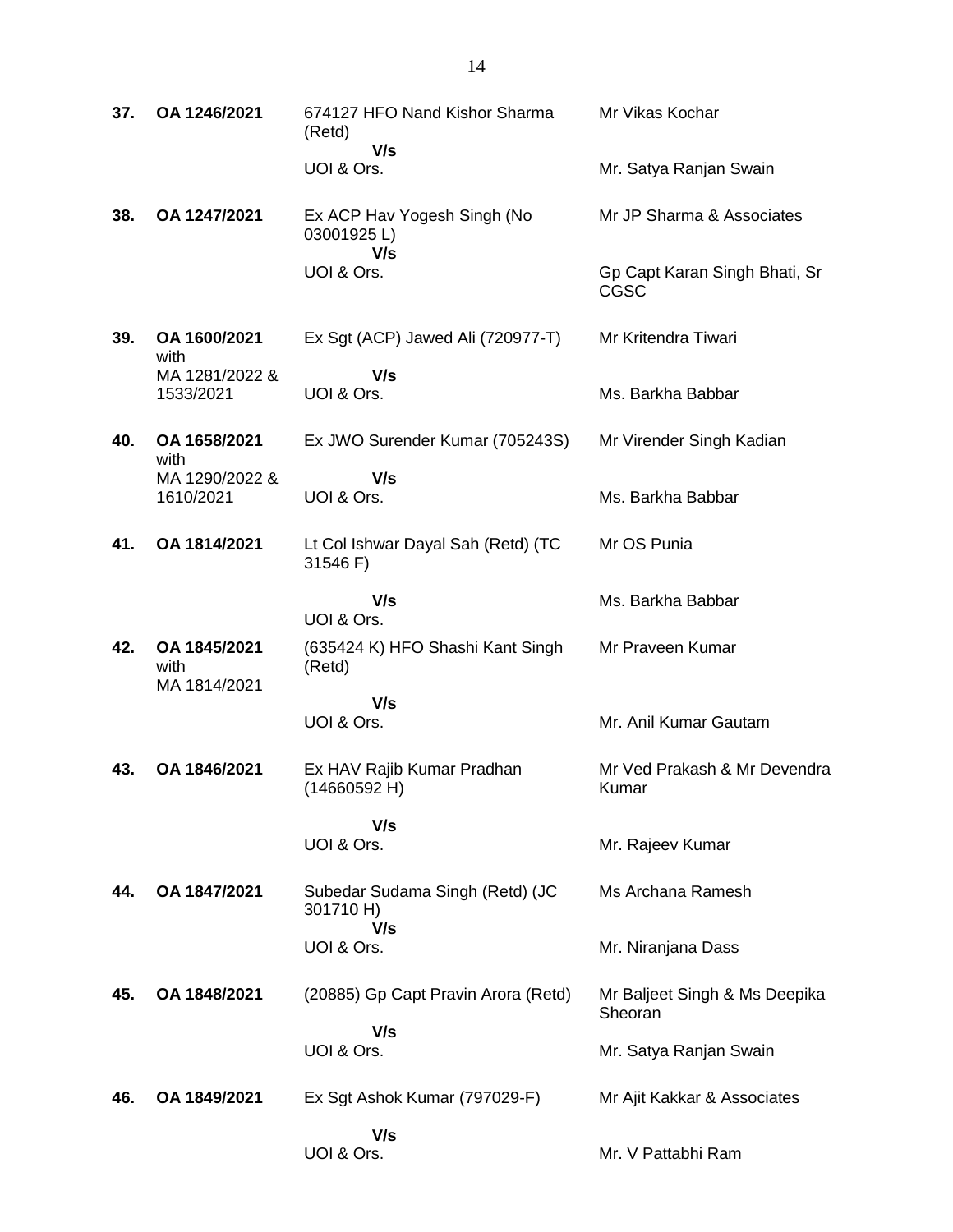| 47. | OA 1850/2021                         | Ex HFL Hari Shanker Pandey (677089) Mr Baljeet Singh & Ms Deepika | Sheoran                                  |
|-----|--------------------------------------|-------------------------------------------------------------------|------------------------------------------|
|     |                                      | V/s<br>UOI & Ors.                                                 | Mr. Avdhesh Kumar Singh                  |
| 48. | OA 2509/2021                         | Ex WO Antaryami Lenka (684992)                                    | Mr Baljeet Singh & Ms Deepika<br>Sheoran |
|     |                                      | V/s<br>UOI & Ors.                                                 | Mr. K K Tyagi                            |
| 49. | OA 2510/2021<br>with                 | HFO (MWO) Deo Kumar Singh (Retd)<br>614420-R                      | Mr Durgesh Kumar Sharma                  |
|     | MA 2624/2021                         | V/s<br>UOI & Ors.                                                 | Mr. Rajeev Kumar                         |
| 50. | OA 2513/2021<br>with                 | (649961 R) MWO Habibur Rahman<br>Khan (Retd)                      | Mr Bipin Bihari                          |
|     | MA 2627/2021                         | V/s<br>UOI & Ors.                                                 | Mr. D K Sabat                            |
| 51. | OA 2515/2021<br>with                 | (769750 F) Sgt Akshaya Kumar Pati<br>(Retd)                       | Mr Durgesh Kumar Sharma                  |
|     | MA 2628/2021                         | V/s<br>UOI & Ors.                                                 | Mr. Rajeev Kumar                         |
| 52. | OA 2517/2021<br>with                 | SS 4133W CAPT VIRAJ SINGH<br>CHAUDHRY (RETD)                      | Mr Chaitanya Agarwal                     |
|     | MA 2629/2021                         | V/s<br>UOI & Ors.                                                 | Gp Capt Karan Singh Bhati, Sr<br>CGSC    |
| 53. | OA 2537/2021<br>with                 | Ex PO Upendra Kankipati (No 166354<br>B)                          | Mr Ajit Kakkar & Associates              |
|     | MA 2668/2021                         | V/s<br>UOI & Ors.                                                 | Mr Rajeev Kumar                          |
| 54. | OA 2548/2021<br>with                 | Ex Hon Sub Lt (MCPO-I) Rama<br>Shankar Rai 202283 K               | Mr A K Chaudhary                         |
|     | MA 2692/2021                         | V/s<br>UOI & Ors.                                                 | Mr Rajeev Kumar                          |
| 55. | OA 2557/2021                         | WO Sudesh Kumar Upadhyay (Retd)<br>(No 628159 A)                  | Mr Ramniwas Bansal                       |
|     |                                      | V/s<br>UOI & Ors.                                                 | Mr. Rajeev Kumar                         |
| 56. | OA 2560/2021<br>with<br>MA 2707/2021 | Ex WO Ganesh Chandra Sarkar (No<br>668635 G)                      | Mr Praveen Kumar                         |
|     |                                      | V/s<br>UOI & Ors.                                                 | Dr. Vijendra Singh Mahndiyan             |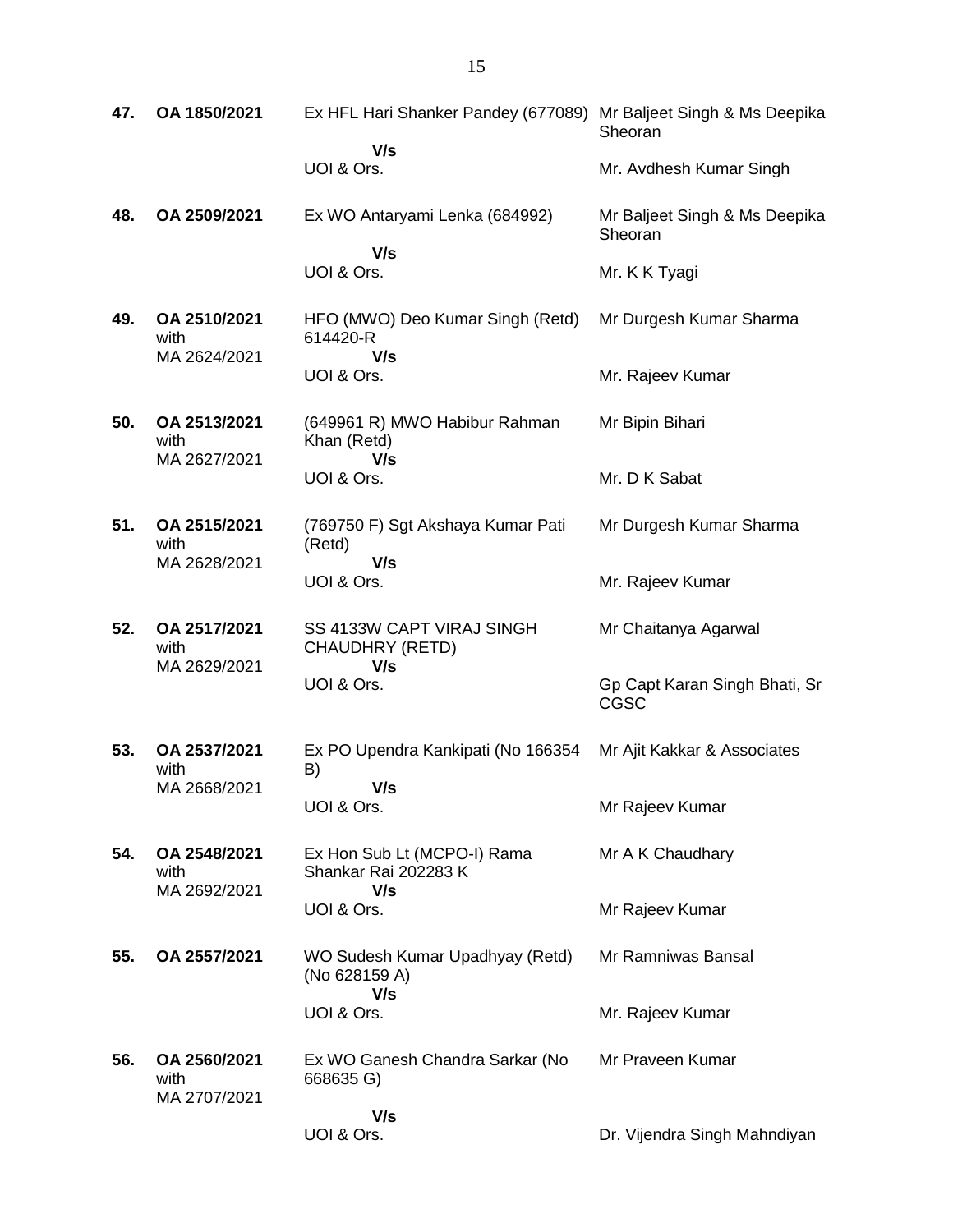| 57.         | OA 2571/2021<br>with<br>MA 2722/2021 | Ex Hav Chandra Singh Bisht (4167482 Mr Praveen Kumar<br>A) |                                                                             |
|-------------|--------------------------------------|------------------------------------------------------------|-----------------------------------------------------------------------------|
|             |                                      | V/s<br>UOI & Ors.                                          | Mr D K Sabat                                                                |
| 58.         | OA 2572/2021                         | (IC-49402 F) Col NR Kulkarni (Retd)                        | Mr S S Pandey & Associates                                                  |
|             |                                      | V/s<br>UOI & Ors.                                          | Mr. V Pattabhi Ram                                                          |
|             | <b>Pleadings Complete</b>            |                                                            |                                                                             |
| 59.         | OA 407/2010                          | Ex. Col. P. K. Dutta                                       | Mr. Indra Sen Singh                                                         |
|             |                                      | V/s<br>UOI & Ors.                                          | Mr VS Tomar                                                                 |
| <b>WITH</b> |                                      |                                                            |                                                                             |
| 60.         | Petition (C)                         | TA 287/2010 (Writ Mrs Aruna Pari wd/o Maj K Pari           | Mr Anand Kumar                                                              |
|             | 8741/2006)                           | V/s<br>UOI & Ors.                                          | Mr Avdhesh Kumar Singh                                                      |
| 61.         | OA 832/2015                          | Col (Retd) Rajendra Kumar Rastogi                          | Applicant in person                                                         |
|             |                                      | V/s<br>UOI & Ors.                                          | Mr Anil Gautam                                                              |
| 62.         | OA 536/2016                          | Nk Daya Ram                                                | Mr. Indra Sen Singh and Mr.<br>Abhishek Singh                               |
|             |                                      | V/s<br>UOI & Ors.                                          | Mr YP Singh                                                                 |
| 63.         | OA 1699/2016<br>with                 | Ex Hony Capt Chandgi Ram                                   | Mr. U S Maurya                                                              |
|             | MA 1267/2016                         | V/s<br>UOI & Ors.                                          | Dr Vijendra Singh Mahndiyan for<br>R 1-4, & Mr. Khushhal Mohal for<br>$R-5$ |
| 64.         | OA 1249/2017<br>with                 | Ex Sep Keshav Arjun Shegokar                               | Mr. Santosh Kumar Pandey                                                    |
|             | MA 1441/2017 &<br>938/2017           | V/s<br>UOI & Ors.                                          | Mr Avdhesh Kumar Singh                                                      |
| 65.         | OA 1700/2017<br>with                 | IC-29056P Maj S D Sharma (Retd)                            | Mr Anil Srivastava & Associates                                             |
|             | MA 1279/2017                         | V/s<br>UOI & Ors.                                          | Gp Capt Karan Singh Bhati, Sr<br>CGSC                                       |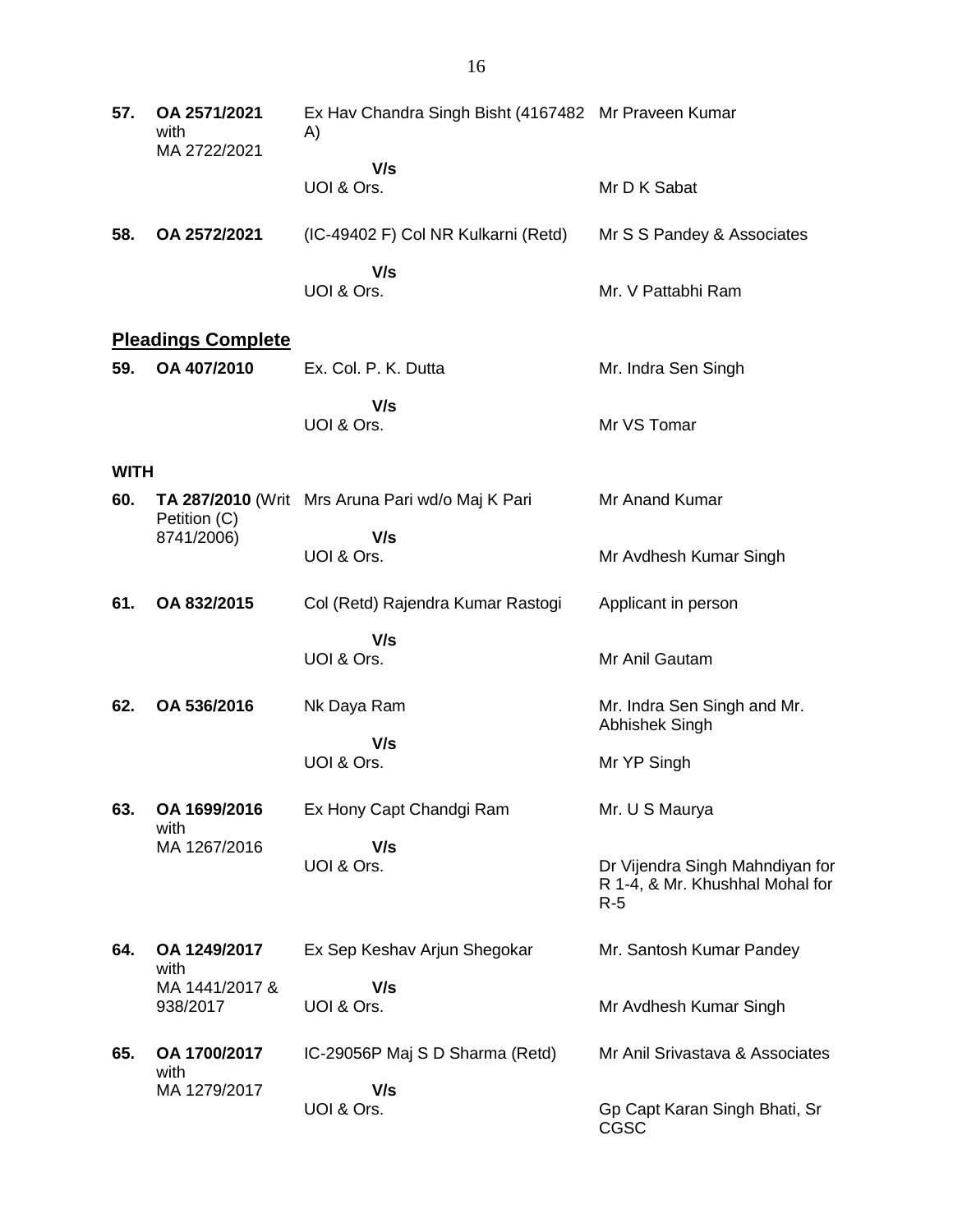| 66. | OA 1704/2017<br>with<br>MA 1283/2017   | Smt Yashoda Devi W/O Late Capt<br>Bhan Prakash (IC 52040 & SS 24498)<br>V/s   | Mr V S Kadian                                            |
|-----|----------------------------------------|-------------------------------------------------------------------------------|----------------------------------------------------------|
|     |                                        | UOI & Ors.                                                                    | Gp Capt Karan Singh Bhati, Sr<br>CGSC                    |
| 67. | OA 1939/2017<br>with                   | Cmde Praveen Kumar Singh (50935-K) Mr. Ajit Kakkar                            |                                                          |
|     | MA 277/2018 &<br>772/2018              | V/s<br>UOI & Ors.                                                             | Gp Capt Karan Singh Bhati, Sr<br><b>CGSC</b>             |
| 68. | OA 2044/2017                           | No.6310404A Ex Hav (Hony Nb Sub)<br>Ram Krishan Ghildiyal                     | Mr. J P Sharma                                           |
|     |                                        | V/s<br>UOI & Ors.                                                             | Mr Ashok Chaitanya                                       |
| 69. | OA 433/2018<br>with<br>MA 190/2021     | Ex Rect Dande Dipak Pramod<br>(4587761 A)                                     | Ms. Archana Ramesh                                       |
|     |                                        | V/s<br>UOI & Ors.                                                             | Mr. Arvind Patel for R 1-4 & Ms.<br>Anjali Vohra for R-5 |
| 70. | OA 645/2018                            | Wg Cdr R Govind (Retd) (15226)                                                | Mr. SC Malhotra                                          |
|     |                                        | V/s<br>UOI & Ors.                                                             | Mr Vijendra Singh Mahndiyan                              |
| 71. | OA 1129/2018                           | No.2894205Y Ex Nk Sadik Ahmad                                                 | Mr. V S Kadian                                           |
|     |                                        | V/s<br>UOI & Ors.                                                             | Mr. Rajesh Kumar Das                                     |
| 72. | OA 1231/2018                           | Ms Catherine Mary Verma W/O Late Lt Mr. Davinder Varma & Atha<br>Col RK Verma | Sagar Varma                                              |
|     |                                        | V/s<br>UOI & Ors.                                                             | Mr. J S Rawat for R 1-3 & 5 &<br>None for R-4            |
| 73. | OA 1622/2018                           | Smt Sangita Devi W/O Late Sep<br>Pramod Kumar (No 4572401M)                   | Mr Virender Singh Kadian                                 |
|     |                                        | V/s<br>UOI & Ors.                                                             | Mr. Avdhesh Kumar                                        |
| 74. | OA 1719/2018<br>with<br>MA 1886/2018 & | Smt Munni Devi W/O No 13969828A<br>Sep Late Awadesh Kumar<br>V/s              | Mr. Amit Kumar & Romil Pathak                            |
|     | 923/2021                               | UOI & Ors.                                                                    | Mr. Anil Gautam for R 1-3 & Ms.<br>Anjali Vohra for R-4  |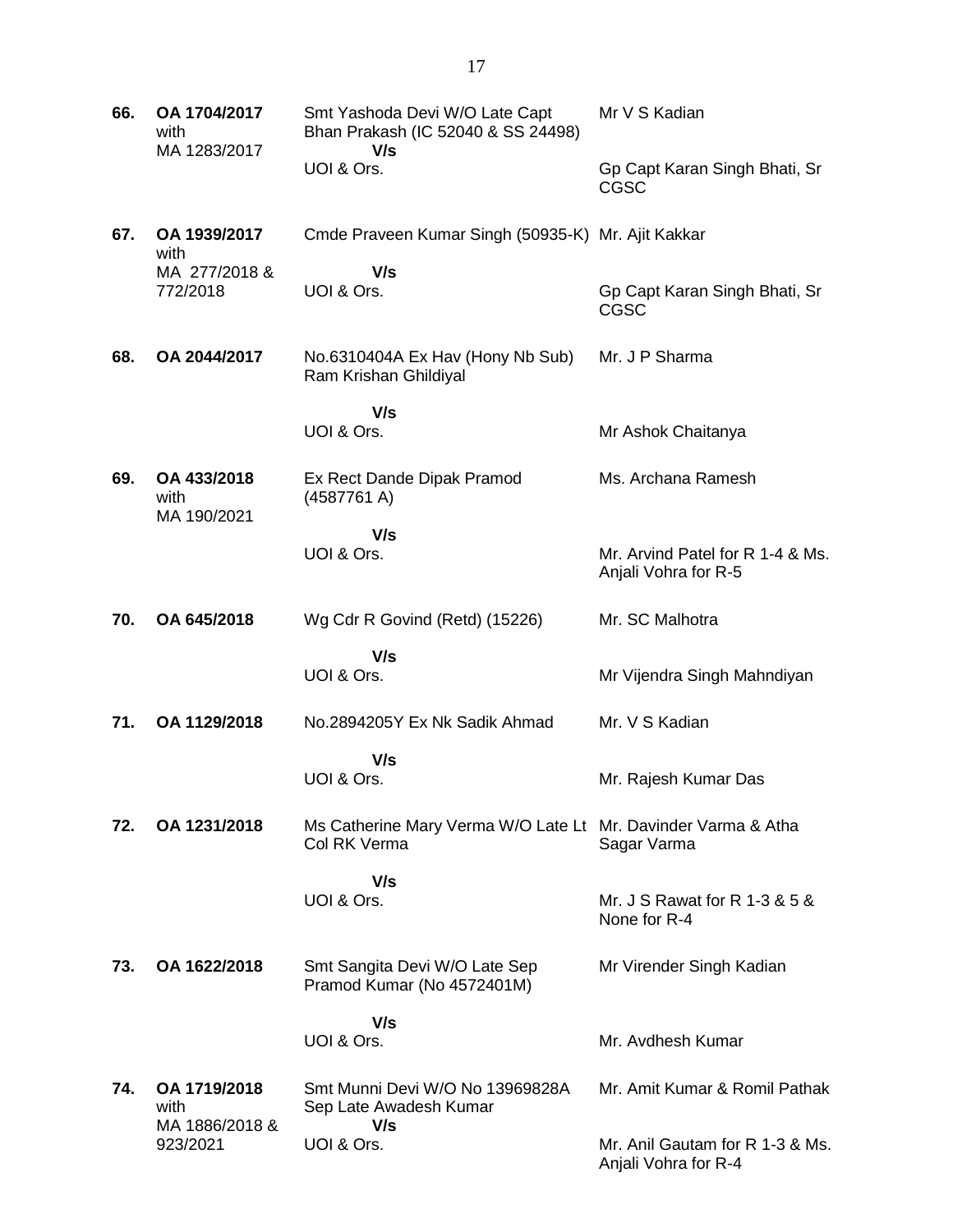| 75. | OA 1822/2018<br>with                             | Ex CPL Subhash Kumar Arora                                                                                   | Mr. Praveen Kumar                     |
|-----|--------------------------------------------------|--------------------------------------------------------------------------------------------------------------|---------------------------------------|
|     | MA 2023/2018                                     | V/s<br>UOI & Ors.                                                                                            | Mr. K K Tyagi                         |
| 76. | OA 2005/2018<br>with                             | Ex LD (GD) Anek Ram Meena (No<br>15469158N)                                                                  | Mr Praveen Kumar                      |
|     | MA 2200/2018                                     | V/s<br>UOI & Ors.                                                                                            | Ms. Jyotsna Kaushik                   |
| 77. | OA 2101/2018<br>with<br>MA 2312/2018             | Smt. Neema Parihar Wd/o Ex Sep<br>Rajendra Singh (13974607-X)<br>V/s                                         | Mr. U S Maurya                        |
|     |                                                  | UOI & Ors.                                                                                                   | Dr. Vijendra Singh Mahndiyan          |
| 78. | OA 131/2019                                      | No 776910 Ex JWO Mrityunjay Singh                                                                            | Mr. VS Kadian                         |
|     |                                                  | V/s<br>UOI & Ors.                                                                                            | Mr Neeraj, Sr CGSC                    |
| 79. | OA 164/2019<br>with<br>MA 578/2019 &<br>776/2020 | No. 2765149-N Ex Sep Barge Vinayak<br>Rao Jotiram (Deceased) through Smt<br>Lata Vinayak Barge (wife)<br>V/s | Ms. Archana Ramesh                    |
|     |                                                  | UOI & Ors.                                                                                                   | Mr. Neeraj, Sr. CGSC                  |
| 80. | OA 178/2019                                      | No 771859G Ex SGT Reji M Varghese                                                                            | Mr Virender Singh Kadian              |
|     |                                                  | V/s<br>UOI & Ors.                                                                                            | Mr. Anil Gautam                       |
| 81. | OA 193/2019                                      | NR-16006L Col (Mrs.) Arun Bala<br>(Retd.)<br>V/s                                                             | Mr. Indra Sen Singh/Abhishek<br>Singh |
|     |                                                  | UOI & Ors.                                                                                                   | Mr. Rajeev Kumar                      |
| 82. | OA 230/2019<br>with<br>MA 674/2019               | Ex WO Kaushalendra Tripathi (No<br>660733 T)<br>V/s                                                          | Mr Virender Singh Kadian              |
|     |                                                  | UOI & Ors.                                                                                                   | Mr. D K Sabat                         |
| 83. | OA 695/2019                                      | Ex Sgt Asim Kumar Ghosh (No 700394 Mr Rakesh Kumar Singh<br>F)                                               |                                       |
|     |                                                  | V/s<br>UOI & Ors.                                                                                            | Mr. Rajeev Kumar                      |
| 84. | OA 762/2019                                      | Ex JWO Anand Prakash Joshi                                                                                   | Mr. Ajit Kakkar & Associates          |
|     |                                                  | V/s<br>UOI & Ors.                                                                                            | Mr. J S Rawat                         |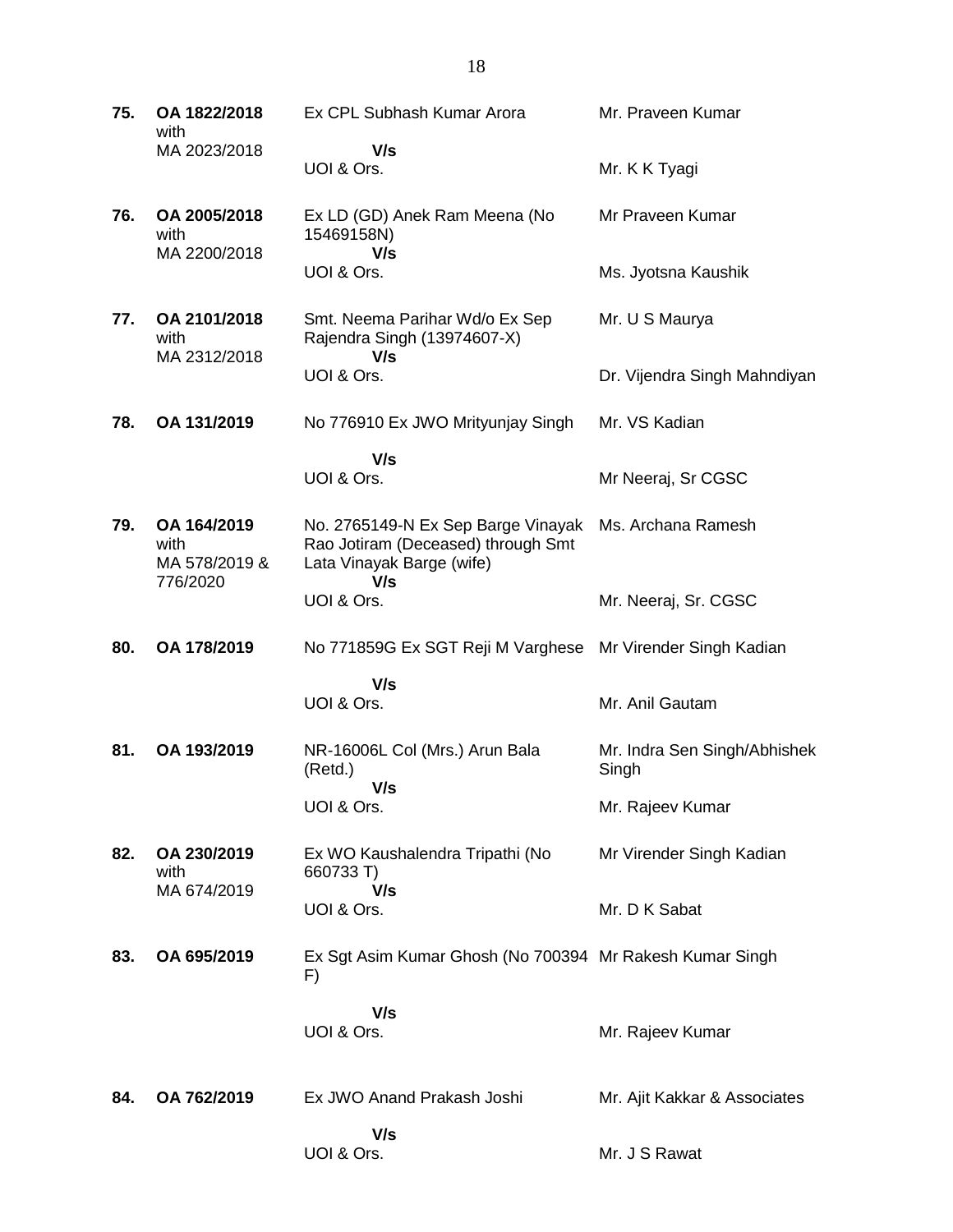| 85. | OA 862/2019                          | Hony Nb Sub Tapsi Ram (Retd) (No<br>13925745 P)<br>V/s      | Mr SS Pandey & Associates |
|-----|--------------------------------------|-------------------------------------------------------------|---------------------------|
|     |                                      | UOI & Ors.                                                  | Mr. V Pattabhi Ram        |
| 86. | OA 866/2019                          | No. 132481-W CPO LOG (MAT)<br>Rashmi R Nayak (Retd.)<br>V/s | Mr. Manoj Kr Gupta        |
|     |                                      | UOI & Ors.                                                  | Mr. Shyam Narayan         |
| 87. | OA 867/2019<br>with                  | Ex Sgt Lalan Prasad (No 781296H)                            | Mr Praveen Kumar          |
|     | MA 1515/2019                         | V/s<br>UOI & Ors.                                           | Mr. Satya Ranjan Swain    |
| 88. | OA 868/2019<br>with<br>MA 1516/2019  | POCOM (EW) BR Senapaty (Retd) (No<br>135943 N)<br>V/s       | Mr Manoj Kumar Gupta      |
|     |                                      | UOI & Ors.                                                  | Ms. Barkha Babbar         |
| 89. | OA 872/2019<br>with                  | Lt Col Dilip Ajwani (Retd) (IC 43405 Y)                     | Mr SS Pandey & Associates |
|     | MA 1521/2019                         | V/s<br>UOI & Ors.                                           | Mr. Rajeev Kumar          |
| 90. | OA 876/2019                          | Cdr NK Bhuri (Retd) (No 02735 R)                            | Mr Virender Singh Kadian  |
|     |                                      | V/s<br>UOI & Ors.                                           | Mr Satya Ranjan Swain     |
| 91. | OA 924/2019                          | No. 672596 Ex MWO (HFL) Ratan Lal<br>Mahato                 | Mr. Virender Singh Kadian |
|     |                                      | V/s<br>UOI & Ors.                                           | Mr. Y P Singh             |
| 92. | OA 1240/2019                         | Ex PO EL (R) Baidyanath Kumar<br>Mahato (No 137514 H)       | Mr Ved Prakash            |
|     |                                      | V/s<br>UOI & Ors.                                           | Mr. Shyam Narayan         |
| 93. | OA 1346/2019<br>with<br>MA 2091/2019 | Ex MWO Brij Mohan Sharma(No<br>290828 S)                    | Mr Praveen Kumar          |
|     |                                      | V/s<br>UOI & Ors.                                           | Mr DK Sabat               |
| 94. | OA 1476/2019<br>with                 | Ex SCPO Rajender Singh (No 111349<br>T)                     | Mr Ajit Kakkar            |
|     | MA 2395/2019                         | V/s<br>UOI & Ors.                                           | Mr. Avdhesh Kumar Singh   |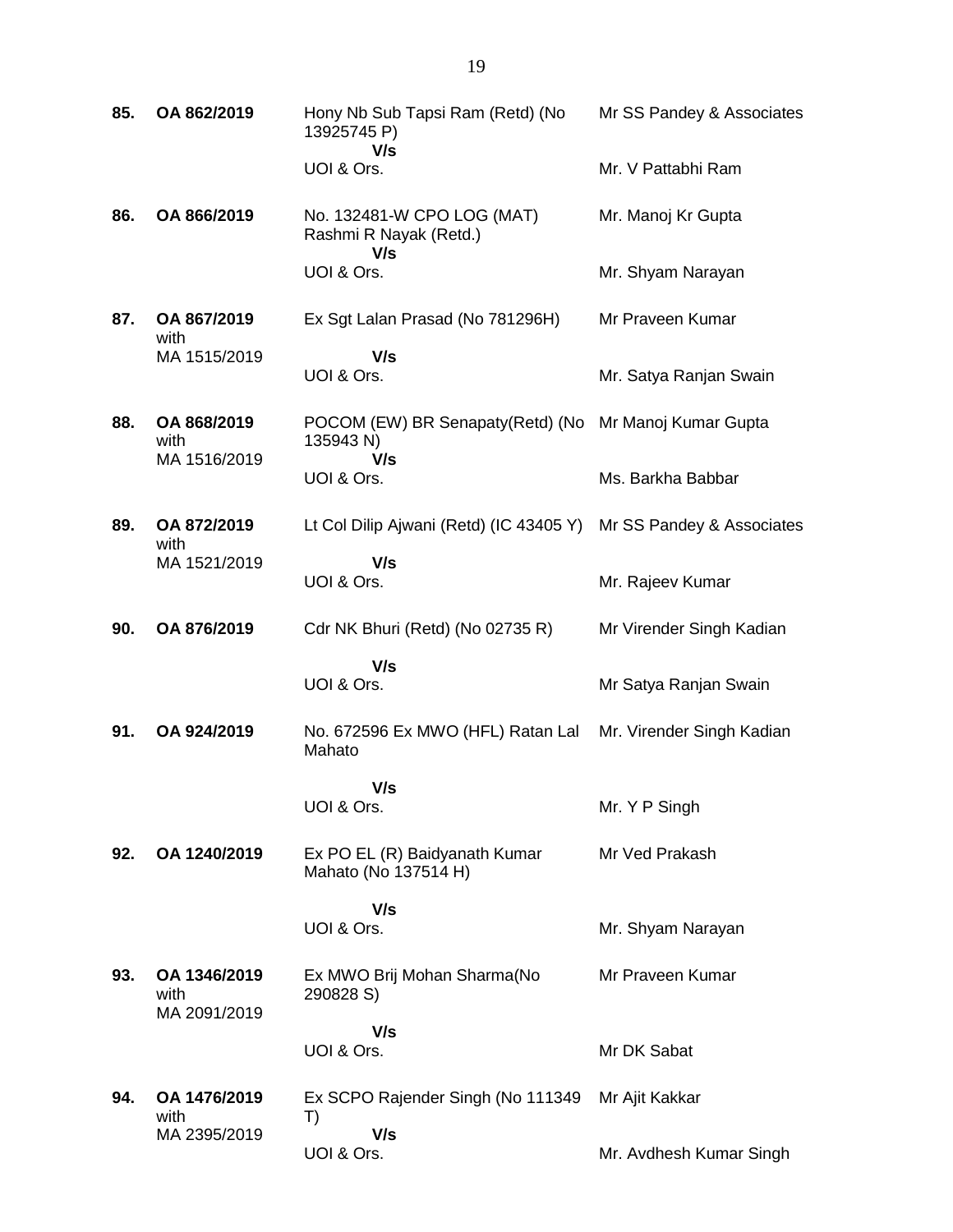| 95. | OA 1530/2019                              | No. 672366-L HFO Ratnakar Mahala<br>(Retd.)                   | Mr. B P Vaishnav & Associates |
|-----|-------------------------------------------|---------------------------------------------------------------|-------------------------------|
|     |                                           | V/s<br>UOI & Ors.                                             | Mr. K K Tyagi                 |
| 96. | OA 1716/2019                              | Sqn Ldr Devinder Pal Singh Poonia<br>(Retd) (No 31208)<br>V/s | Mr Baljeet Singh              |
|     |                                           | UOI & Ors.                                                    | Mr. Satya Ranjan Swain        |
| 97. | OA 1719/2019                              | Ex JWO Shahi Bhushan Mishra (No<br>677758 R)<br>V/s           | Mr Virender Singh Kadian      |
|     |                                           | UOI & Ors.                                                    | Mr. V Pattabhi Ram            |
| 98. | OA 2240/2019<br>with                      | No. 40634-Z Lt A K Thapa (Released)                           | Mr. Anand Shankar Jha & Ors.  |
|     | MA 3135/2019                              | V/s<br>UOI & Ors.                                             | Gp Capt Karan Singh Bhati, Sr |
|     |                                           |                                                               | CGSC                          |
| 99. | OA 78/2020<br>with                        | SL-3059L Col Rathnakara Badiadka<br>(Retd.)                   | Mr. I S Yadav                 |
|     | MA 96/2020                                | V/s<br>UOI & Ors.                                             | Mr. Rajeev Kumar              |
|     | 100. OA 659/2020                          | Ex Sep Mukesh Chandra Jha<br>$(1480004-L)$<br>V/s             | Mr Ved Prakash                |
|     |                                           | UOI & Ors.                                                    | Mr Rajeev Kumar               |
|     | 101. OA 1009/2020<br>with<br>MA 1137/2020 | Ex MWO Satish Kumar Tiwari (No<br>635628 A)<br>V/s            | Mr. Virender SIngh Kadian     |
|     |                                           | UOI & Ors.                                                    | Mr. K K Tyagi                 |
|     | 102. OA 1010/2020                         | Sgt Mantosh Kumar Singh (Retd) (No<br>764181)                 | Mr Manoj Kr Gupta             |
|     |                                           | V/s<br>UOI & Ors.                                             | Ms. Suman Chauhan             |
|     | 103. OA 1561/2020<br>with                 | Ex Pnr Nagendra Kumar (8032134 K)                             | Mr Ajit Kakkar & Associates   |
|     | MA 1809/2020                              | V/s<br>UOI & Ors.                                             | Mr. Shyam Narayan             |
|     | 104. OA 1564/2020<br>with                 | IC-35266L Brig Kapil Prakash Chand<br>(Retd.)                 | Mr. Aditya Singh Puar         |
|     | MA 1811/2020                              | V/s<br>UOI & Ors.                                             | Mr. Neeraj, Sr. CGSC          |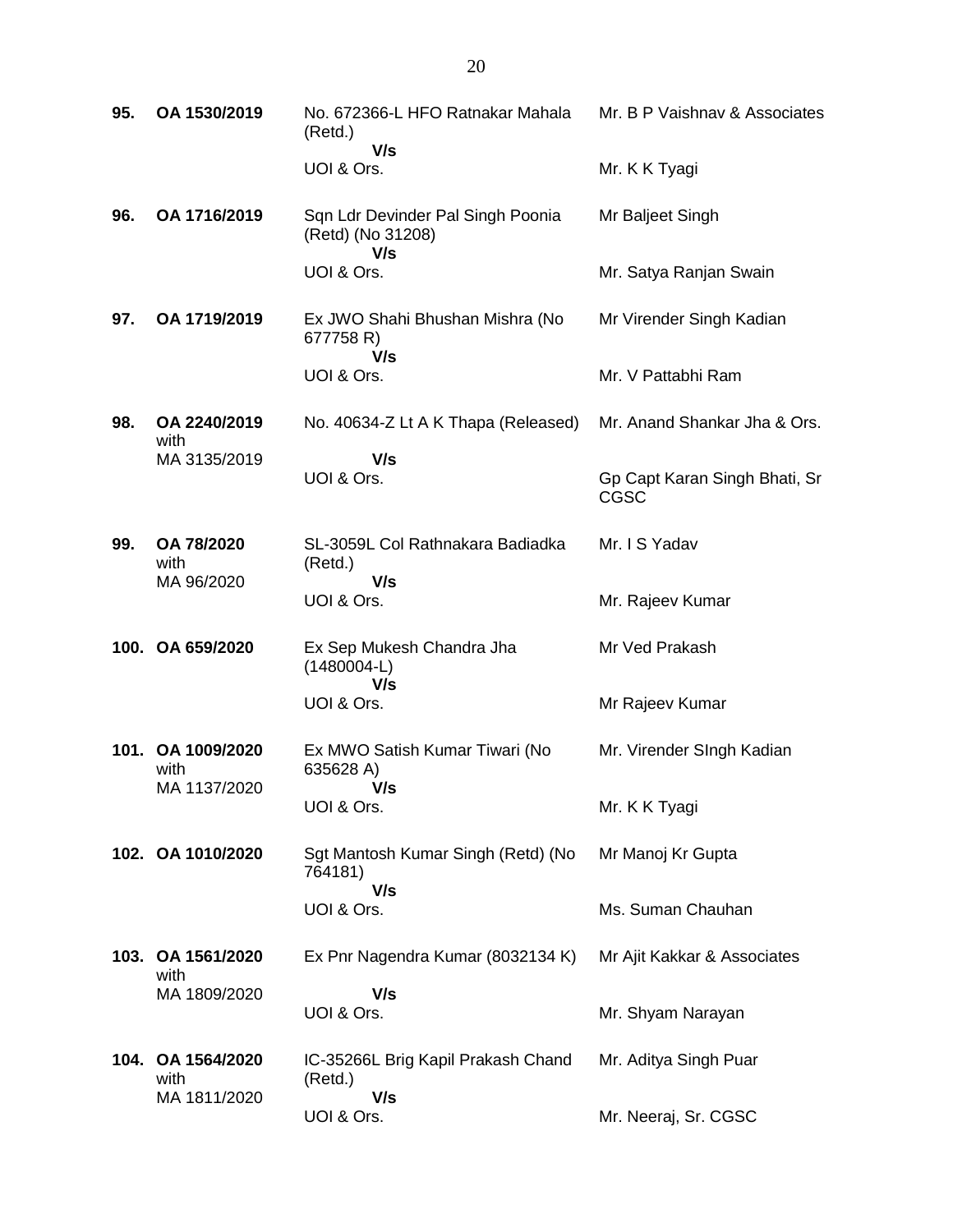|                                  | 105. OA 1565/2020<br>with<br>MA 1812/2020 | Ex Sgt Gajjala Naga Venkata Vara<br>Prasad (No 772672)<br>V/s               | Mr Baljeet Singh & Ms Deepika<br>Sheoran |  |
|----------------------------------|-------------------------------------------|-----------------------------------------------------------------------------|------------------------------------------|--|
|                                  |                                           | UOI & Ors.                                                                  | Mr. Anil Gautam                          |  |
|                                  | 106. OA 1574/2020                         | Ex Hav Maheshwar Prasad Singh (No<br>14250796 X)<br>V/s                     | Mr Sant Ram                              |  |
|                                  |                                           | UOI & Ors.                                                                  | Mr. Arvind Patel                         |  |
|                                  | 107. OA 619/2021                          | Ex SEA 1(US) Narendra Singh (No<br>212184 N)<br>V/s                         | Mr Ved Prakash & Devendra<br>Kumar       |  |
|                                  |                                           | UOI & Ors.                                                                  | Mr Arvind Kumar                          |  |
|                                  | 108. OA 986/2021                          | No 9510988 Hav Om Prakash Singh<br>(Retd)<br>V/s                            | Mr Manoj Kr Gupta                        |  |
|                                  |                                           | UOI & Ors.                                                                  | Gp Capt Karan Singh Bhati, Sr<br>CGSC    |  |
|                                  | 109. OA 1244/2021                         | Ex Hav Ram Kumar Singh (No<br>4275296K)<br>V/s                              | Mr Ved Prakash & Devendra<br>Kumar       |  |
|                                  |                                           | UOI & Ors.                                                                  | Mr. Avdhesh Kumar Singh                  |  |
|                                  | 110. OA 1642/2021<br>with<br>MA 1599/2021 | Smt Angoori Devi W/o Late Sep Kedar Mr V S Kadian<br>Singh (6819039)<br>V/s |                                          |  |
|                                  |                                           | UOI & Ors.                                                                  | Ms. Barkha Babbar                        |  |
| <b>MATTERS FROM REGULAR LIST</b> |                                           |                                                                             |                                          |  |

| 111. OA 44/2017 | Ex Nb Sub (SKT) Shankar Bhagat | Mr. J P Sharma |  |
|-----------------|--------------------------------|----------------|--|
|                 | V/s                            |                |  |
|                 | UOI & Ors.                     | <b>None</b>    |  |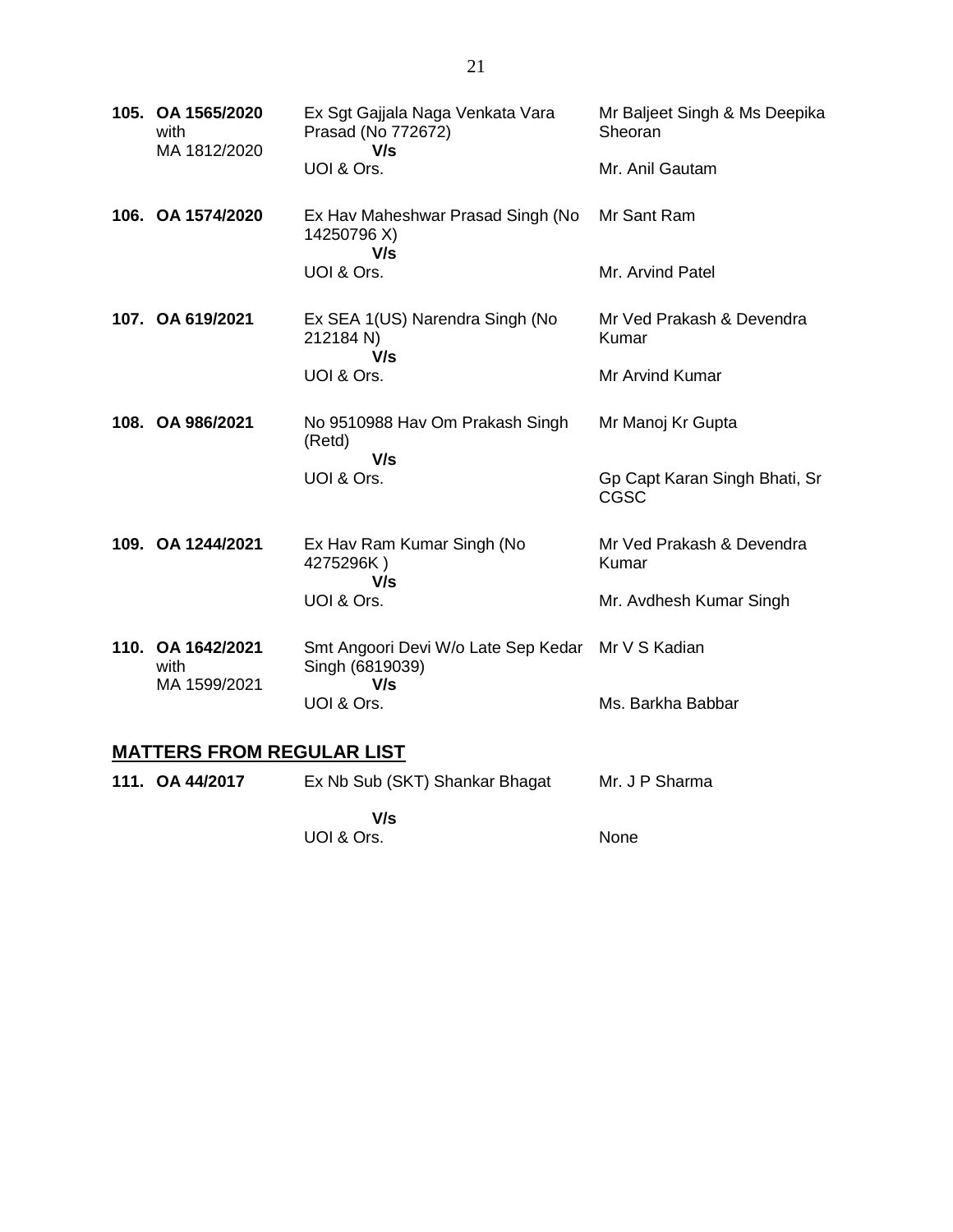**Date: 02-06-2022**

**Timing: 10:30 AM to 01.00 PM & 02.00 PM to 04.30 PM**

### **COURT No. 3 (First Floor)**

### **THIS BENCH WILL ASSEMBLE AT 11.00 AM**

### **CORAM:**

### **HON'BLE MS. JUSTICE ANJANA MISHRA HON'BLE LT. GEN. P. M. HARIZ**

### **THIS MATTER SHALL BE TAKEN THROUGH VIRTUAL HEARING**

### **Link for Virtual Hearing Court No. 3:**

[https://teams.microsoft.com/l/meetup](https://teams.microsoft.com/l/meetup-join/19%3ameeting_MTE5MDFiYjUtZWY2ZS00NjczLWJkYWYtYzM3NWRmNWM5YTg0%40thread.v2/0?context=%7b%22Tid%22%3a%22fc4c6c05-6869-467f-a6f3-f24992686fb3%22%2c%22Oid%22%3a%2202997333-9a59-4ac9-b7cf-205d2fa1df55%22%7d)[join/19%3ameeting\\_MTE5MDFiYjUtZWY2ZS00NjczLWJkYWYtYzM3NWRmNWM5YTg0](https://teams.microsoft.com/l/meetup-join/19%3ameeting_MTE5MDFiYjUtZWY2ZS00NjczLWJkYWYtYzM3NWRmNWM5YTg0%40thread.v2/0?context=%7b%22Tid%22%3a%22fc4c6c05-6869-467f-a6f3-f24992686fb3%22%2c%22Oid%22%3a%2202997333-9a59-4ac9-b7cf-205d2fa1df55%22%7d) [%40thread.v2/0?context=%7b%22Tid%22%3a%22fc4c6c05-6869-467f-a6f3](https://teams.microsoft.com/l/meetup-join/19%3ameeting_MTE5MDFiYjUtZWY2ZS00NjczLWJkYWYtYzM3NWRmNWM5YTg0%40thread.v2/0?context=%7b%22Tid%22%3a%22fc4c6c05-6869-467f-a6f3-f24992686fb3%22%2c%22Oid%22%3a%2202997333-9a59-4ac9-b7cf-205d2fa1df55%22%7d) [f24992686fb3%22%2c%22Oid%22%3a%2202997333-9a59-4ac9-b7cf-205d2fa1df55%22%7d](https://teams.microsoft.com/l/meetup-join/19%3ameeting_MTE5MDFiYjUtZWY2ZS00NjczLWJkYWYtYzM3NWRmNWM5YTg0%40thread.v2/0?context=%7b%22Tid%22%3a%22fc4c6c05-6869-467f-a6f3-f24992686fb3%22%2c%22Oid%22%3a%2202997333-9a59-4ac9-b7cf-205d2fa1df55%22%7d)

|    | S. No. Case No.                      | <b>Parties Name</b>                             | <b>Advocate for Petitioner /</b><br><b>Respondents</b> |
|----|--------------------------------------|-------------------------------------------------|--------------------------------------------------------|
|    | <b>ADMISSION MATTERS</b>             |                                                 |                                                        |
| 1. | OA 2777/2021<br>with<br>MA 1599/2022 | Hav /Clk (SD) Ravinder Siwach<br>)15713513M)    | Mr J P Sharma & Associates                             |
|    |                                      | V/s<br>UOI & Ors.                               | Mr K K Tyagi                                           |
| 2. | OA 189/2022                          | GNR (DMT) Ritek 21015640 M                      | Mr S N Sharma & Aman Mudgal                            |
|    |                                      | V/s<br>UOI & Ors.                               | Mr Avdhesh Kumar Singh                                 |
| 3. | OA 685/2022<br>with                  | Ex Sgt Udhojee (No 796144 N)                    | Mr Ajai Bhalla                                         |
|    | MA 1600/2022                         | V/s<br>UOI & Ors.                               | Mr Satya Ranjan Swain                                  |
| 4. | OA 846/2022<br>with<br>MA 1125/2022  | Lt Col Achla Singh (Retd) (WS<br>00282K) & Ors. | Mr Rakesh Kumar                                        |
|    |                                      | V/s<br>UOI & Ors.                               | Dr Vijendra Singh Mahndiyan                            |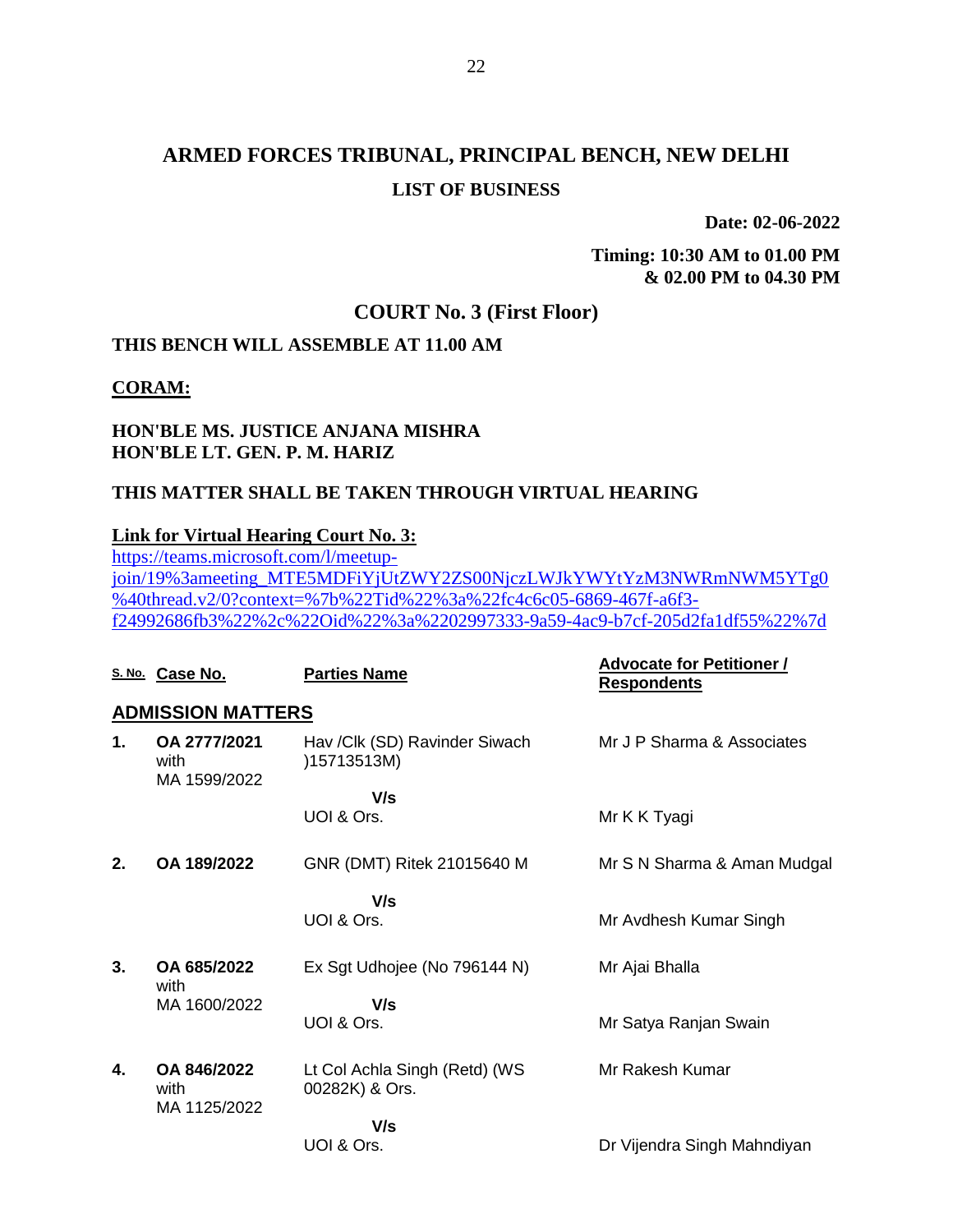| 5.  | OA 985/2022                          | Ex Sep Suresh Prasad (14596635-M)                             | Mr Ved Prakash & Devendra<br>Kumar             |
|-----|--------------------------------------|---------------------------------------------------------------|------------------------------------------------|
|     |                                      | V/s<br>UOI & Ors.                                             | Mr. Avdhesh Kumar Singh                        |
| 6.  | OA 1102/2022                         | Sqn Ldr Yogesh Kumar Choudhary<br>(Retd) (No 7878)            | Mr AK Aggarwal                                 |
|     |                                      | V/s<br>UOI & Ors.                                             | Mr Neeraj, Sr CGSC                             |
| 7.  | OA 1123/2022<br>with                 | Ex Cpl Kundan Mishra (787849-G)                               | Mr Ajeet Yadav & Mr Banvendra<br>Singh Gandhar |
|     | MA 1533/2022                         | V/s<br>UOI & Ors.                                             | Dr. Vijendra Singh Mahndiyan                   |
| 8.  | OA 1144/2022<br>with                 | Ex Nk Rameshwar (No 4154358)                                  | Mr Ajeet Yadav & BS Gandhar                    |
|     | MA 1562/2022                         | V/s<br>UOI & Ors.                                             | Ms. Jyotsna Kaushik                            |
| 9.  | OA 1145/2022                         | 16315-T Air Marshal RKS Shera (Retd) Mr J Rajesh & Associates |                                                |
|     |                                      | V/s<br>UOI & Ors.                                             | Gp Capt Karan Singh Bhati, Sr<br>CGSC          |
| 10. | OA 1146/2022<br>with                 | JWO Mohinder Singh (Retd) (628113-<br>F)                      | Mr Bipin Bihari                                |
|     | MA 1570/2022                         | V/s<br>UOI & Ors.                                             | Mr. V Pattabhi Ram                             |
|     |                                      |                                                               |                                                |
| 11. | OA 1147/2022<br>with<br>MA 1571/2022 | Ex Rect/GD Tejpal Saini (18000591-F)<br>V/s                   | Mr D S Kauntae                                 |
|     |                                      | UOI & Ors.                                                    | Ms. Suman Chauhan                              |
| 12. | OA 1148/2022                         | Air Cmde Poovil Varium Hari Shanker<br>(Retd) (No 17782)      | Mr Ajai Bhalla                                 |
|     |                                      | V/s<br>UOI & Ors.                                             | Mr. Anil Gautam, Sr CGSC                       |
| 13. | OA 1151/2022<br>with                 | (773236 N) Sgt Purshottam Poddar<br>(Retd)                    | Mr Durgesh Kumar Sharma                        |
|     | MA 1573/2022                         | V/s<br>UOI & Ors.                                             | Mr. Rajeev Kumar                               |
| 14. | OA 1152/2022                         | Ex WO Ajay Kumar Choudhary<br>(691699 K)<br>V/s               | Mr Bijendra Kumar Pathak<br>Mr. Barkha Babbar  |
|     |                                      | UOI & Ors.                                                    |                                                |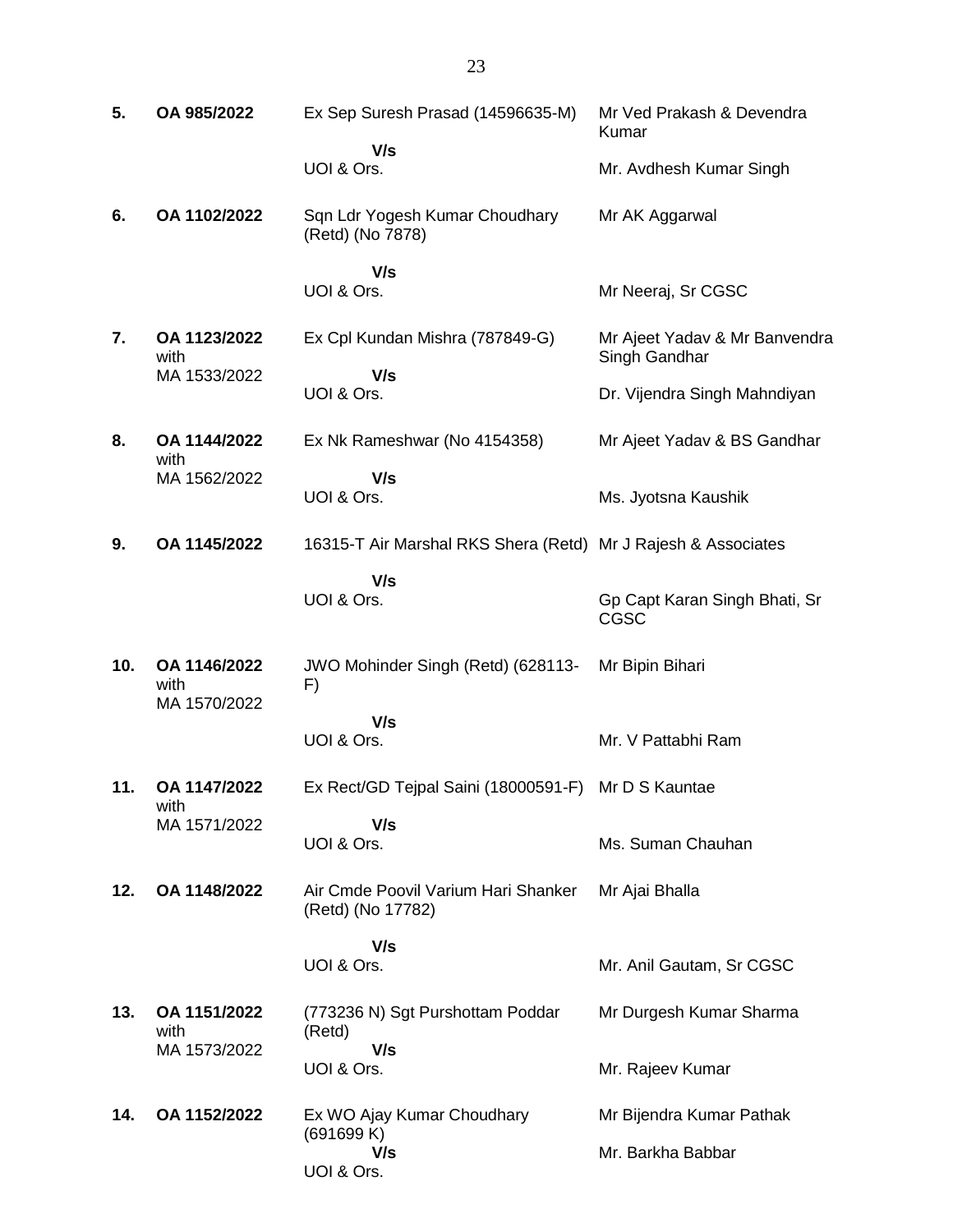| 15. | OA 1153/2022<br>with<br>MA 1578/2022 | LME Chitta Ranjan Pradhan (Retd)<br>132529                                 | Mr Manoj Kr Gupta                            |
|-----|--------------------------------------|----------------------------------------------------------------------------|----------------------------------------------|
|     |                                      | V/s<br>UOI & Ors.                                                          | None                                         |
|     |                                      |                                                                            |                                              |
| 16. | OA 1154/2022<br>with<br>MA 1579/2022 | 608717 MWO Suresh Chandra<br>Saraswat (Retd)                               | Mr Manoj Kumar Gupta                         |
|     |                                      | V/s<br>UOI & Ors.                                                          | Mr. Avdhesh Kumar Singh                      |
| 17. | OA 1155/2022<br>with                 | Ex Nk (DSC) Narain Datt (No 4172397- Mr Banvendra Singh Gandhar<br>F)      |                                              |
|     | MA 1581/2022                         | V/s<br>UOI & Ors.                                                          | Mr. Ayush Saxena                             |
| 18. | OA 1156/2022<br>with                 | Ex Nk (DSC) K Mani (No 1360488-A)                                          | Mr Banvendra Singh Gandhar                   |
|     | MA 1582/2022                         | V/s<br>UOI & Ors.                                                          | None                                         |
| 19. | OA 1157/2022                         | Ex Nk DSC Rishepal Singh                                                   | Mr Ajeet Yadav Mr Banvendra<br>Singh Gandhar |
|     |                                      | V/s<br>UOI & Ors.                                                          | None                                         |
| 20. | OA 1161/2022<br>with                 | Col Jaspal Singh Anand (Retd) (TA<br>42234 M)                              | Mr SS Pandey & Associates                    |
|     | MA 1590/2022                         | V/s<br>UOI & Ors.                                                          | None                                         |
| 21. | OA 1164/2022                         | Ex CPO (RP) Vikas Mehta (214916 Y)                                         | Mr Ved Prakash & Mr Devendra<br>Kumar        |
|     |                                      | V/s<br>UOI & Ors.                                                          | None                                         |
| 22. | OA 1165/2022<br>with                 | Ex Sep Sarbesware Nath (4358681-W)                                         | Mr Ved Prakash & Devendra<br>Kumar           |
|     | MA 1592/2022                         | V/s<br>UOI & Ors.                                                          | Dr. Vijendra Singh Mahndiyan                 |
| 23. | OA 1177/2022                         | Ex L/Nk Brijender Singh (No 1086021<br>N)                                  | Mr SM Dalal                                  |
|     |                                      | V/s<br>UOI & Ors.                                                          | None                                         |
| 24. | OA 1180/2022                         | Ex Gnr (MACP Hav) Raj Kumar Yadav Mr Jasman Singh Sethi<br>(No 15158382 F) |                                              |
|     |                                      | V/s<br>UOI & Ors.                                                          | None                                         |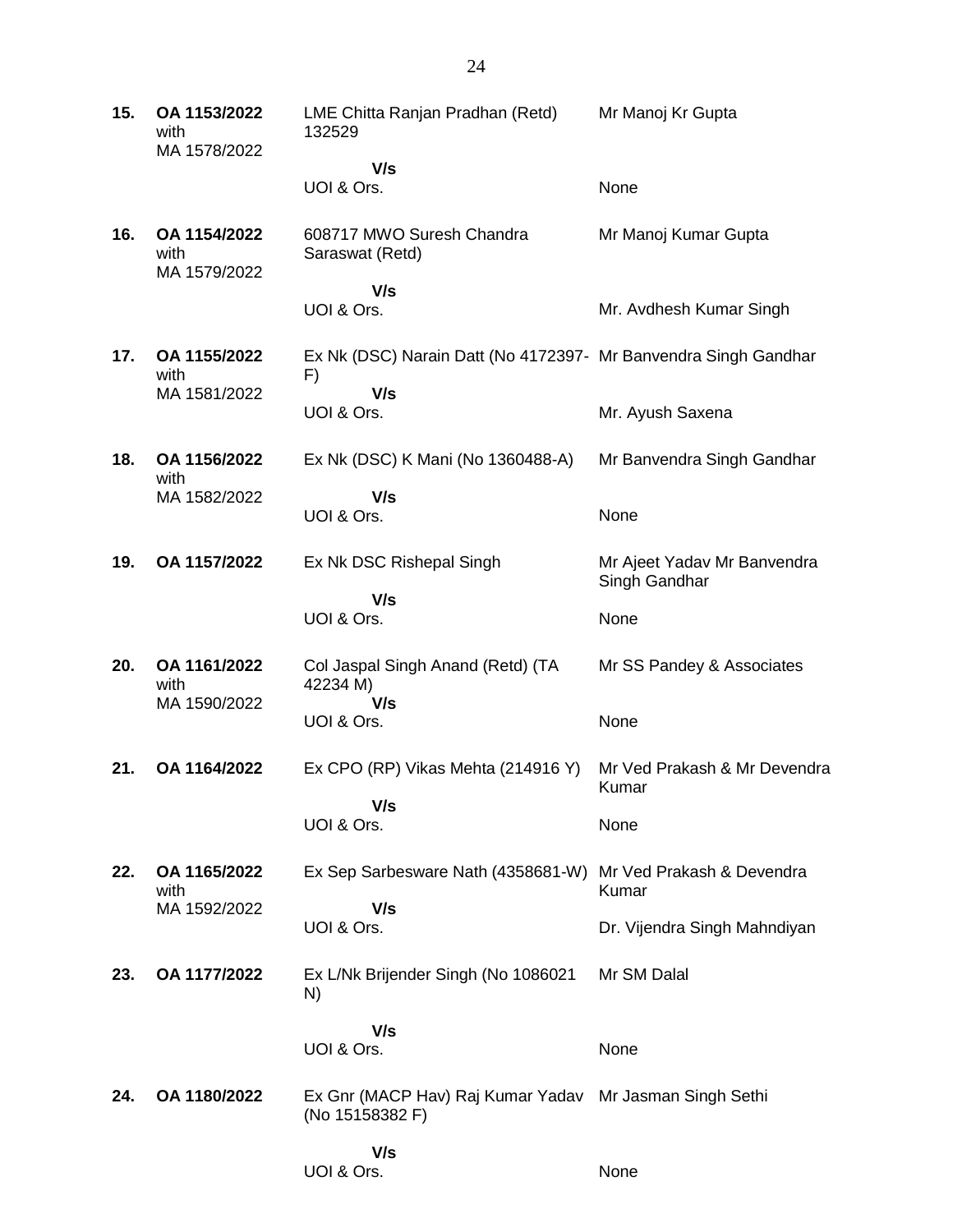| 25. | OA 1184/2022                         | Ex Nk (DSC) Udai Singh (1467151-P)                                    | Mr Rohit Pratap & Associates             |
|-----|--------------------------------------|-----------------------------------------------------------------------|------------------------------------------|
|     |                                      | V/s<br>UOI & Ors.                                                     | None                                     |
| 26. | OA 1186/2022<br>with<br>MA 1603/2022 | Major Vikrant Shetye (Retd) (SS 42722 Ms Archana Ramesh & Mr K)<br>N) | Ramesh                                   |
|     |                                      | V/s<br>UOI & Ors.                                                     | None                                     |
| 27. | OA 1191/2022                         | Ex JWO Ajit Singh Balhara (706175)                                    | Mr Baljeet Singh & Ms Deepika<br>Sheoran |
|     |                                      | V/s<br>UOI & Ors.                                                     | None                                     |
| 28. | OA 1192/2022                         | Ex JWO Anand Kumar (No 777540)                                        | Mr Baljeet Singh & Ms Deepika<br>Sheoran |
|     |                                      | V/s<br>UOI & Ors.                                                     | None                                     |
| 29. | OA 1194/2022<br>with<br>MA 1609/2022 | (23352 G) Gp Capt Sanjay Kumar<br>Shah                                | Mr Baljeet Singh & Ms Deepika<br>Sheoran |
|     |                                      | V/s<br>UOI & Ors.                                                     | None                                     |
| 30. | OA 1195/2022<br>with<br>MA 1610/2022 | Ex WO (HFO) Raja Kishore Jayasingh<br>(626751)                        | Mr Baljeet Singh & Ms Deepika<br>Sheoran |
|     |                                      | V/s<br>UOI & Ors.                                                     | None                                     |
| 31. | OA 1196/2022<br>with                 | Ex Sgt Uday Bhan (716357)                                             | Mr Baljeet Singh & Ms Deepika<br>Sheoran |
|     | MA 1611/2022                         | V/s<br>UOI & Ors.                                                     | None                                     |
| 32. | OA 1198/2022<br>with                 | LNK Nain Singh 1443441N                                               | Mr Virender Singh Kadian                 |
|     | MA 1622/2022                         | V/s<br>UOI & Ors.                                                     | None                                     |
| 33. | OA 1199/2022<br>with                 | Ex Nk Ram Pal Singh (14462386X)                                       | Mr V S Kadian                            |
|     | MA 1623/2022                         | V/s<br>UOI & Ors.                                                     | None                                     |
| 34. | OA 1200/2022<br>with<br>MA 1624/2022 | Ex MWO Ram Chandra Paharwa<br>(691907F)                               | Mr V S Kadian                            |
|     |                                      | V/s<br>UOI & Ors.                                                     | None                                     |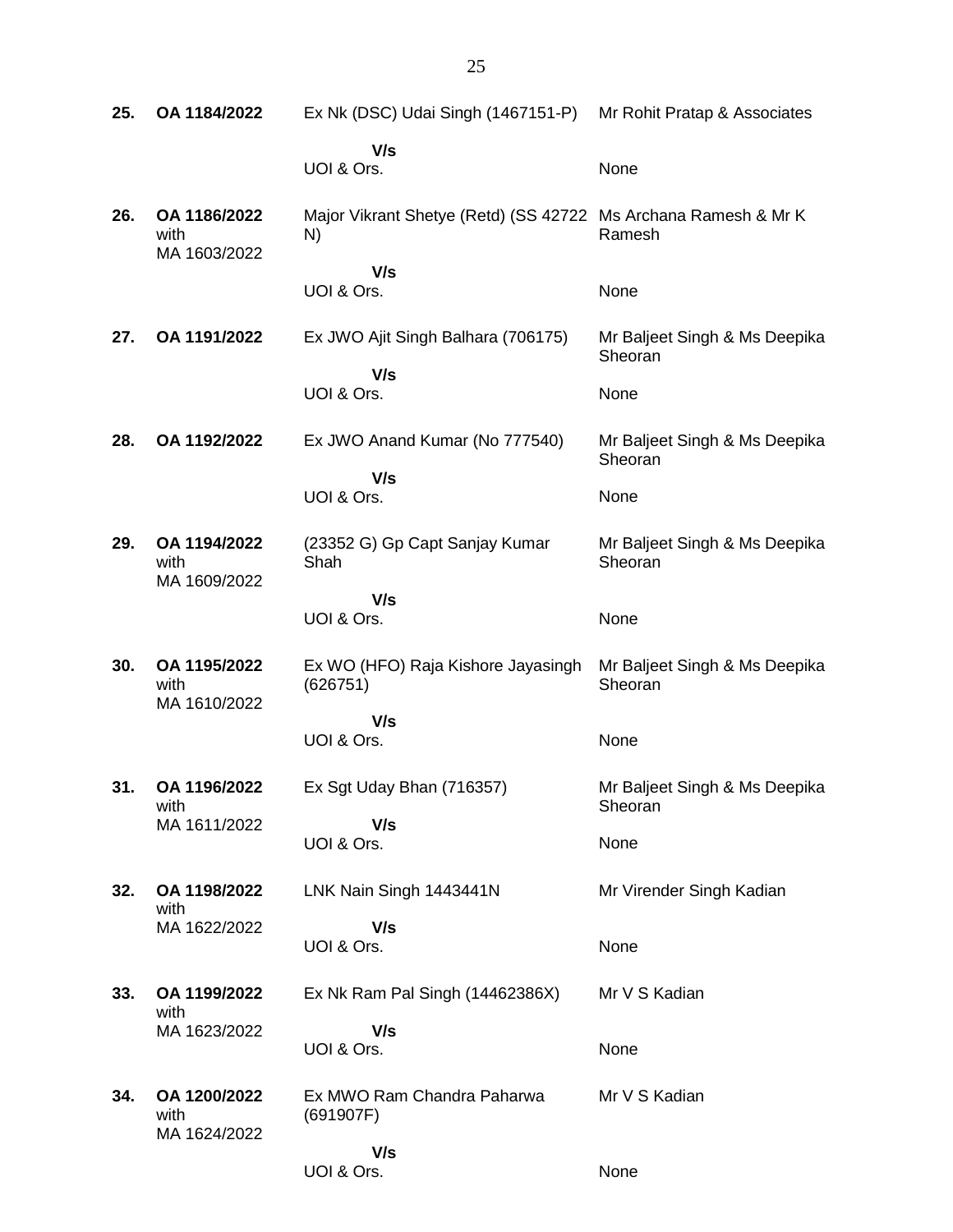| 35. | OA 1202/2022                         | Ex-Sgt Dinesh Kumar (Service No<br>743741)             | Mr Baljeet Singh & Ms Deepika<br>Sheoran        |
|-----|--------------------------------------|--------------------------------------------------------|-------------------------------------------------|
|     |                                      | V/s<br>UOI & Ors.                                      | None                                            |
| 36. | OA 1203/2022                         | Ex Sub Gaikwad Sarjerao Namdeo<br>(571138F)            | Mr Ajit Kakkar & Associates                     |
|     |                                      | V/s<br>UOI & Ors.                                      | None                                            |
| 37. | OA 1204/2022                         | Ex SGT Heera Kumar Jha                                 | Mr WG CDR Baljeet Singh & Ms<br>Deepika Sheoran |
|     |                                      | V/s<br>UOI & Ors.                                      | None                                            |
| 38. | OA 1205/2022                         | Ex Hav Ram Gopal Jana (15395028 N) Mr O S Punia        |                                                 |
|     |                                      | V/s<br>UOI & Ors.                                      | None                                            |
| 39. | OA 1208/2022<br>with<br>MA 1636/2022 | Ex-JWO Sukhadeo Kisan Gahane<br>(Service No 655784)    | Mr Baljeet Singh & Ms Deepika<br>Sheoran        |
|     |                                      | V/s<br>UOI & Ors.                                      | None                                            |
| 40. | OA 1209/2022<br>with                 | Ex LNK Harish Chandra (14369327Y)                      | Mr V S Kadian                                   |
|     | MA 1637/2022                         | V/s<br>UOI & Ors.                                      | None                                            |
| 41. | OA 1210/2022<br>with                 | Corporal BL Saini (No 713717 K)                        | Mr KK Singh                                     |
|     | MA 1638/2022                         | V/s<br>UOI & Ors.                                      | None                                            |
| 42. | OA 1211/2022<br>with<br>MA 1639/2022 | Ex Hav (Hony Nb Sub) Mange Ram<br>Verma (No 6638856 X) | Mr Virender Singh Kadian                        |
|     |                                      | V/s<br>UOI & Ors.                                      | None                                            |
| 43. | OA 1212/2022<br>with                 | Ex Nk K Ravichandran (14465053 W)                      | Mr Virender Singh Kadian                        |
|     | MA 1640/2022                         | V/s<br>UOI & Ors.                                      | None                                            |
| 44. | OA 1213/2022<br>with<br>MA 1641/2022 | (DR 10481 L) Lt Col Chongtham<br>Sirishkusum (Retd)    | Mr Virender Singh Kadian                        |
|     |                                      | V/s<br>UOI & Ors.                                      | None                                            |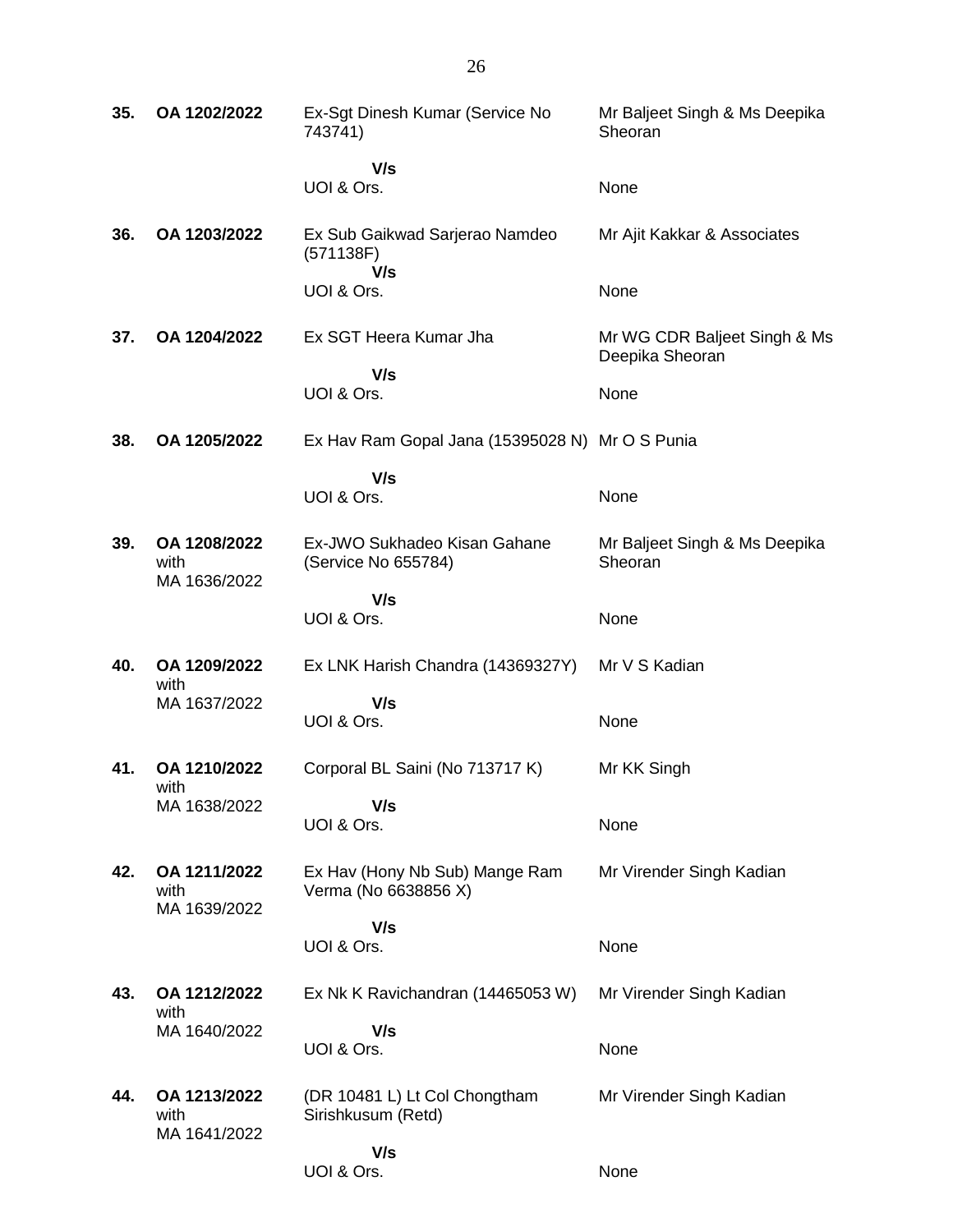| 45. | OA 1214/2022<br>with<br>MA 1642/2022 | Ex Hav (Hony Nb Sub) Suresh Singh<br>(7765770 N)                        | Mr Virender Singh Kadian                 |
|-----|--------------------------------------|-------------------------------------------------------------------------|------------------------------------------|
|     |                                      | V/s<br>UOI & Ors.                                                       | None                                     |
| 46. | OA 1215/2022<br>with<br>MA 1643/2022 | Beena Tyagi Wd/O Ex Hav (Hony Nb<br>Sub) Ratan Lal Tyagi (No 6911282 L) | Mr Virender Singh Kadian                 |
|     |                                      | V/s<br>UOI & Ors.                                                       | None                                     |
| 47. | OA 1218/2022                         | Ex PO ELA Bibhu Prasad Panigrahy                                        | Mr Ved Prakash & Mr Devendra<br>Kumar    |
|     |                                      | V/s<br>UOI & Ors.                                                       | None                                     |
| 48. | OA 1219/2022                         | Ex Nk Dhyan Singh (1471267 H)                                           | Mr Virender Singh Kadian                 |
|     |                                      | V/s<br>UOI & Ors.                                                       | None                                     |
| 49. | OA 1220/2022                         | Ex SWR Phapal Rushikesh Kailas<br>(15518723 M)                          | Mr Ved Prakash & Mr Devendra<br>Kumar    |
|     |                                      | V/s<br>UOI & Ors.                                                       | None                                     |
| 50. | OA 1223/2022<br>with<br>MA 1648/2022 | Ex HFO Sailendra Kumar Singh (No<br>623179)                             | Mr Baljeet Singh & Ms Deepika<br>Sheoran |
|     |                                      | V/s<br>UOI & Ors.                                                       | None                                     |
| 51. | OA 1224/2022<br>with<br>MA 1649/2022 | Nk Gurdev Singh (Retd) (Army Nos<br>2474514 M))                         | Ms Archana Ramesh                        |
|     |                                      | V/s<br>UOI & Ors.                                                       | None                                     |
| 52. | OA 1225/2022<br>with                 | Ex Nk Ramlal Kishan Lal 10227645 N                                      | Mr Virender Singh Kadian                 |
|     | MA 1650/2022                         | V/s<br>UOI & Ors.                                                       | None                                     |
| 53. | OA 1226/2022<br>with                 | Ex HAV (CHM) Shishu Pada Pal<br>(15667037 X)                            | Mr Virender Singh Kadian                 |
|     | MA 1651/2022                         | V/s<br>UOI & Ors.                                                       | None                                     |
| 54. | OA 1227/2022                         | Ex Sep Shakti Singh (3005341)                                           | Mr V S Kadian                            |
|     | with<br>MA 1652/2022                 | V/s<br>UOI & Ors.                                                       | None                                     |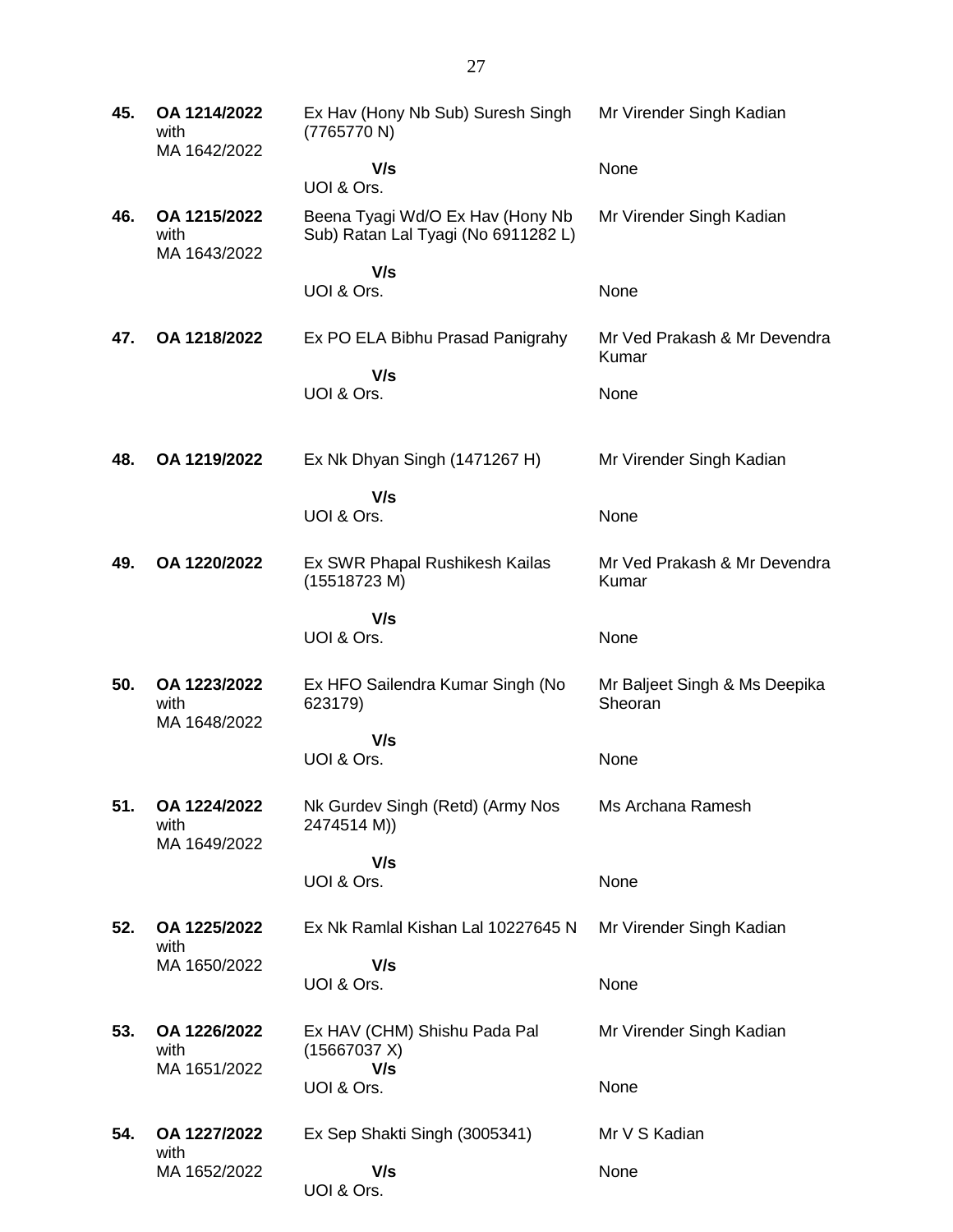| 55. | OA 1228/2022<br>with<br>MA 1653/2022 | Ex Sgt Akkala Dhruva Kumar (No<br>709762 S)                | Mr Ved Prakash & Devendra<br>Kumar       |
|-----|--------------------------------------|------------------------------------------------------------|------------------------------------------|
|     |                                      | V/s                                                        |                                          |
|     |                                      | UOI & Ors.                                                 | None                                     |
| 56. | OA 1229/2022<br>with<br>MA 1654/2022 | Ex Sgt Sisir Kumar Sahoo (No 790205<br>T)                  | Mr Mohammed Mujeeb & Ashar<br>Rai Mujeeb |
|     |                                      | V/s<br>UOI & Ors.                                          | None                                     |
| 57. | OA 1230/2022<br>with                 | 6371826F Ex Nk Suchen Chandra Das Mr Virender Singh Kadian |                                          |
|     | MA 1655/2022                         | V/s<br>UOI & Ors.                                          | None                                     |
| 58. | OA 1231/2022<br>with                 | Ex Sgt Vangala Raja Reddy (638411-<br>T)                   | Mr Ved Prakash & Devendra<br>Kumar       |
|     | MA 1656/2022                         | V/s                                                        |                                          |
|     |                                      | UOI & Ors.                                                 | None                                     |
|     | <u>MA (EXECUTION)</u>                |                                                            |                                          |
| 59. | MA 2496/2019<br>in                   | Hav (GD) Nancha Ram Jat                                    | Mr NL Bareja                             |
|     | TA 646/2009                          | V/s<br>UOI & Ors                                           | Mr. Anil Gautam Sr CGSC                  |
| 60. | MA 550/2022<br>ın                    | Sgt James Joseph (Retd) (No 603742)                        | Mr Manoj Kumar Gupta                     |
|     | OA 2104/2021                         | V/s<br>UOI & Ors                                           | Mr Anil Gautam                           |
| 61. | MA 997/2022<br>in                    | (141714) CPO (Chelar) Pargat Singh<br>(Retd)               | Mr Manoj Kr Gupta                        |
|     | OA 2348/2021                         | V/s<br>UOI & Ors                                           | Mr Rajesh Kumar Das, Sr.<br>CGSC         |
| 62. | MA 1503/2022<br>in                   | Nk (DSC/GD) Parma Yadwa (Retd)<br>(13897666 F)             | Mr Manoj Kr Gupta                        |
|     | OA 53/2022                           | V/s                                                        |                                          |
|     |                                      | UOI & Ors                                                  | Mr Rajeev Kumar                          |
| 63. | MA 1563/2022<br>ın<br>OA 2752/2021   | 613321 JWO Bibul Nandi Majumdar<br>(Retd)<br>V/s           | Mr Manoj Kr Gupta                        |
|     |                                      |                                                            |                                          |

None

UOI & Ors.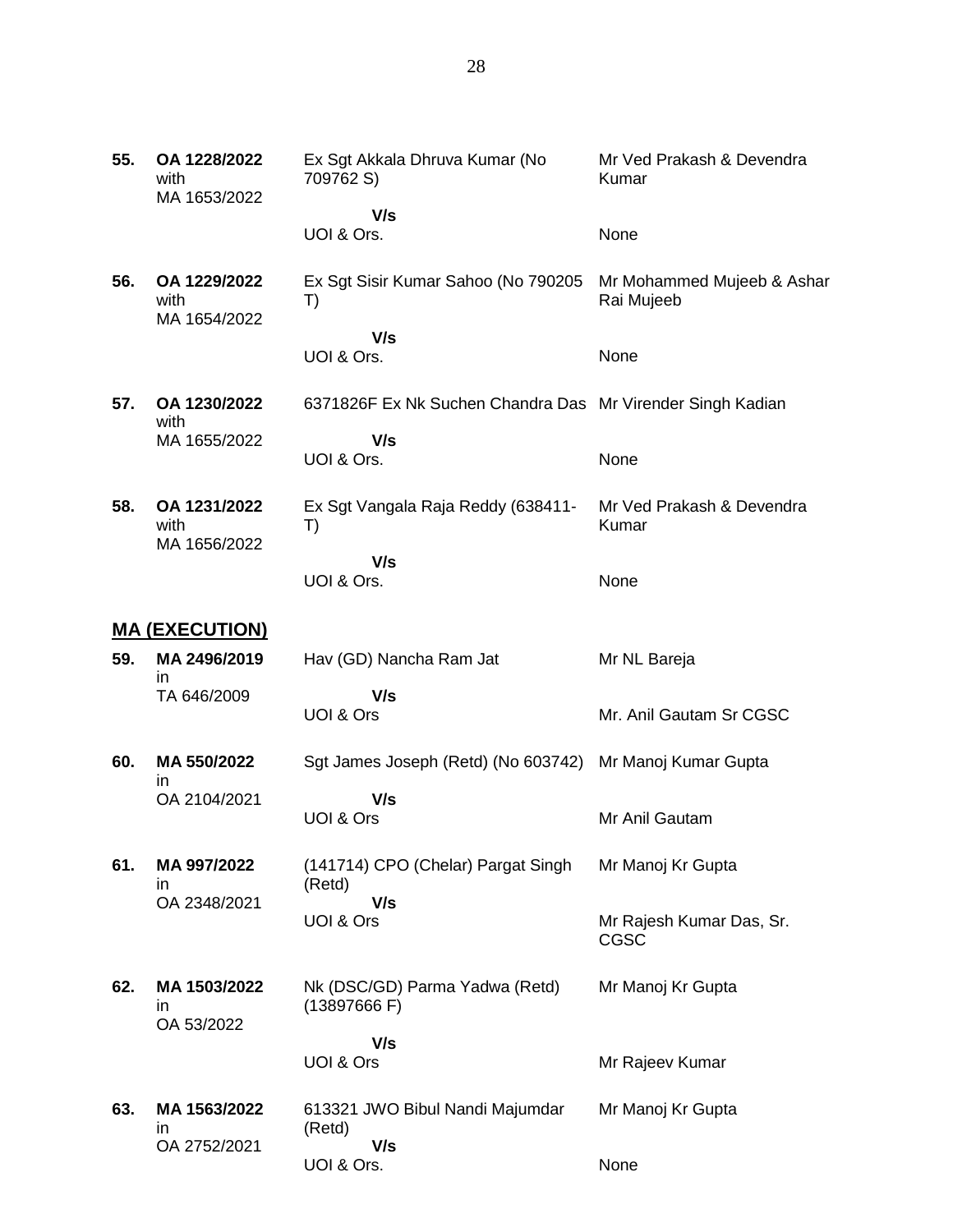| 64. | MA 1580/2022<br>in.<br>OA 2887/2021        | Ex Nk Abodh Kumar Sah (Army No<br>4264080H)<br>V/s | Mr Bikram Sah                   |
|-----|--------------------------------------------|----------------------------------------------------|---------------------------------|
|     |                                            | UOI & Ors                                          | Mr. Shyam Narayan               |
| 65. | MA 1659/2022<br>$\mathsf{I}$<br>OA 10/2022 | Ex Nk/DSC Damodar Joshi Retd<br>$(13613061-N)$     | Mr U S Maurya                   |
|     |                                            | V/s<br>UOI & Ors                                   | Mr K K Tyagi                    |
| 66. | MA 1661/2022<br>in.<br>OA 3/2022           | Ex Nk/DSC Dinesh Prasad (13962173<br>W)            | Mr US Maurya                    |
|     |                                            | V/s<br>UOI & Ors                                   |                                 |
|     |                                            |                                                    | None                            |
|     | <b>Pleadings Not Complete</b>              |                                                    |                                 |
| 67. | OA 115/2022                                | Ex Petty Officer (143718 H) Randhir<br>Singh       | Mr A K Bhakta                   |
|     |                                            | V/s<br>UOI & Ors.                                  | Mr D K Sabat                    |
| 68. | OA 704/2022<br>with<br>MA 919/2022         | (IC 6529 W) Lt Gen Gorakh Nath<br>(Retd)           | Mr Anil Srivastava & Associates |
|     |                                            | V/s<br>UOI & Ors.                                  | Mr. V Pattabhi Ram              |

## **UNDERMENTIONED MATTER WILL BE TAKEN THROUGH PHYSICAL HEARING**

## **FOR FINAL HEARING**

| 69. OA 2603/2021<br>with | JC-372168F Ex Sub Maj (Hony Lt)<br>Suresh Chand<br>MA 2750/2021 | Mr J P Sharma & Associates |
|--------------------------|-----------------------------------------------------------------|----------------------------|
|                          | V/s<br>UOI & Ors.                                               | Mr. Satya Ranjan Swain     |